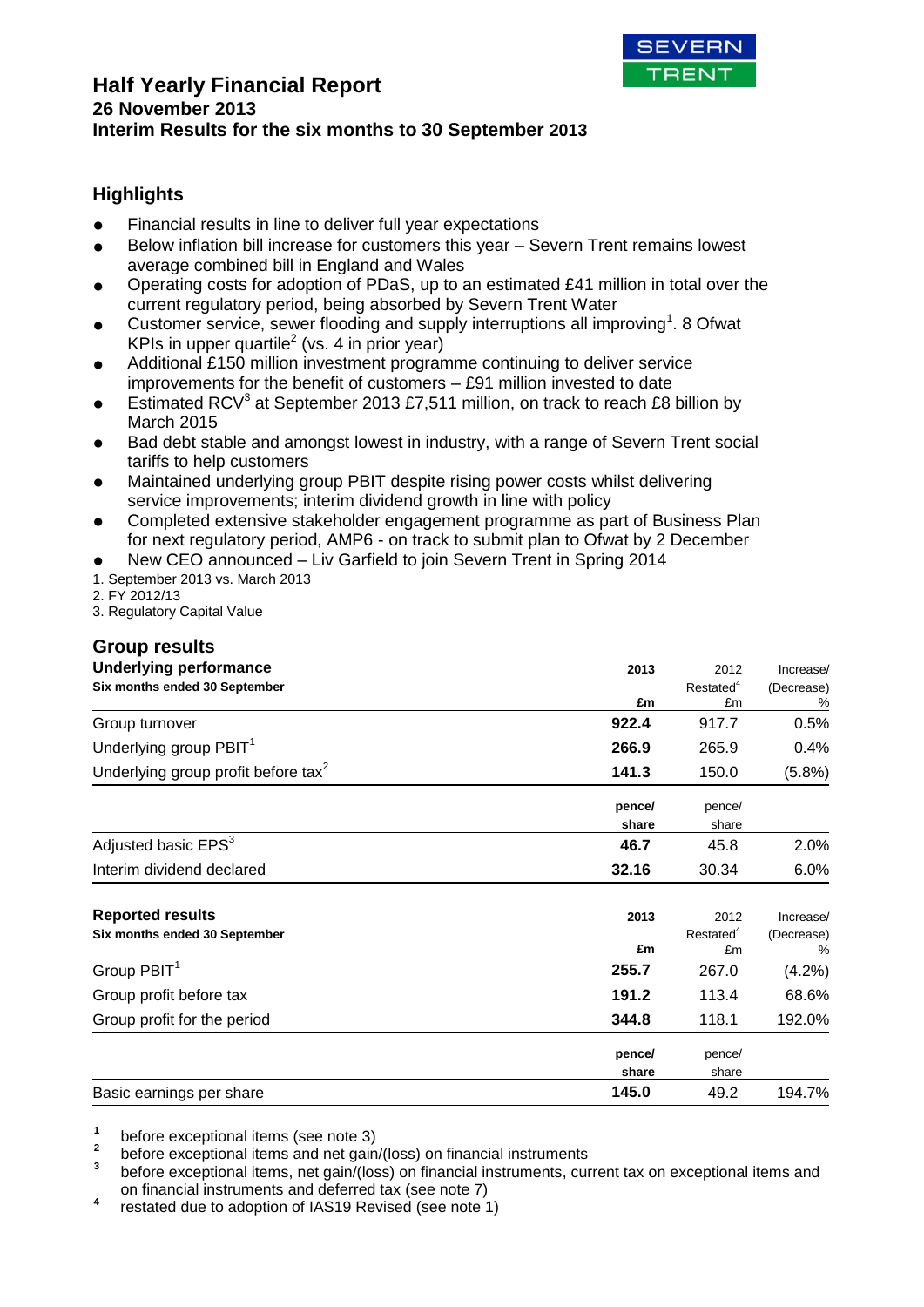# **Tony Wray, Chief Executive Severn Trent Plc, said:**

"We have delivered again on our commitments to our stakeholders, with below inflation rises in customer bills, further investment to deliver operational improvements, higher levels of service to customers and sustainable, progressive returns for shareholders with the interim dividend growing in line with our policy.

Many customers are facing serious cost of living pressures and we aim to keep bills to the minimum with below inflation rises across the current regulatory period and help for customers through our range of social tariffs. We remain committed to keeping customers' bills down and to sharing the benefits of success with them.

In the first six months Severn Trent Water invested £269 million in capital projects, an increase of 12.5%, resulting in improved performance in serious pollution incidents, supply interruptions and sewer flooding, a key priority for this year while customer satisfaction, as measured by the SIM (Service Incentive Mechanism), continues to rise.

We are close to finalising our Business Plan for AMP6, after a comprehensive, 18 month stakeholder engagement programme, which involved around 15,000 customers in research and 25 meetings of the Severn Trent Water Forum, our customer challenge panel.

Our Business Plan, to be submitted by 2 December, will reflect our customers' priorities and strike the right balance between affordability, investment to maintain and improve our service and environmental standards, and appropriate returns for shareholders.

Finally, I am delighted that Liv Garfield will be joining us next year as the new Chief Executive and I am looking forward to a seamless transfer of responsibilities and maintenance of Severn Trent's continuous improvement."

## **Enquiries:**

| Tony Wray<br><b>Chief Executive</b>              | Severn Trent Plc              | 0207 353 4200 (on the day)<br>02477 715000 |
|--------------------------------------------------|-------------------------------|--------------------------------------------|
| Mike McKeon<br><b>Finance Director</b>           | Severn Trent Plc              | 0207 353 4200 (on the day)<br>02477 715000 |
| John Crosse<br><b>Head of Investor Relations</b> | Severn Trent Plc              | 0207 353 4200 (on the day)<br>02477 715000 |
| Rob Salmon<br><b>Head of Communications</b>      | Severn Trent Plc              | 0207 353 4200 (on the day)<br>02477 715000 |
| David Shriver/Martha Walsh                       | <b>Tulchan Communications</b> | 0207 353 4200                              |

## **Interim Results Presentation and Webcast**

There will be a presentation of these results at 9:30am on Tuesday 26 November 2013 at BAFTA, 195 Piccadilly, London W1J 9LN. This presentation will be available as a simultaneous webcast on the Severn Trent website (www.severntrent.com) and will remain on the website for subsequent viewing. There will also be a video of our Chief Executive Tony Wray commenting on the results.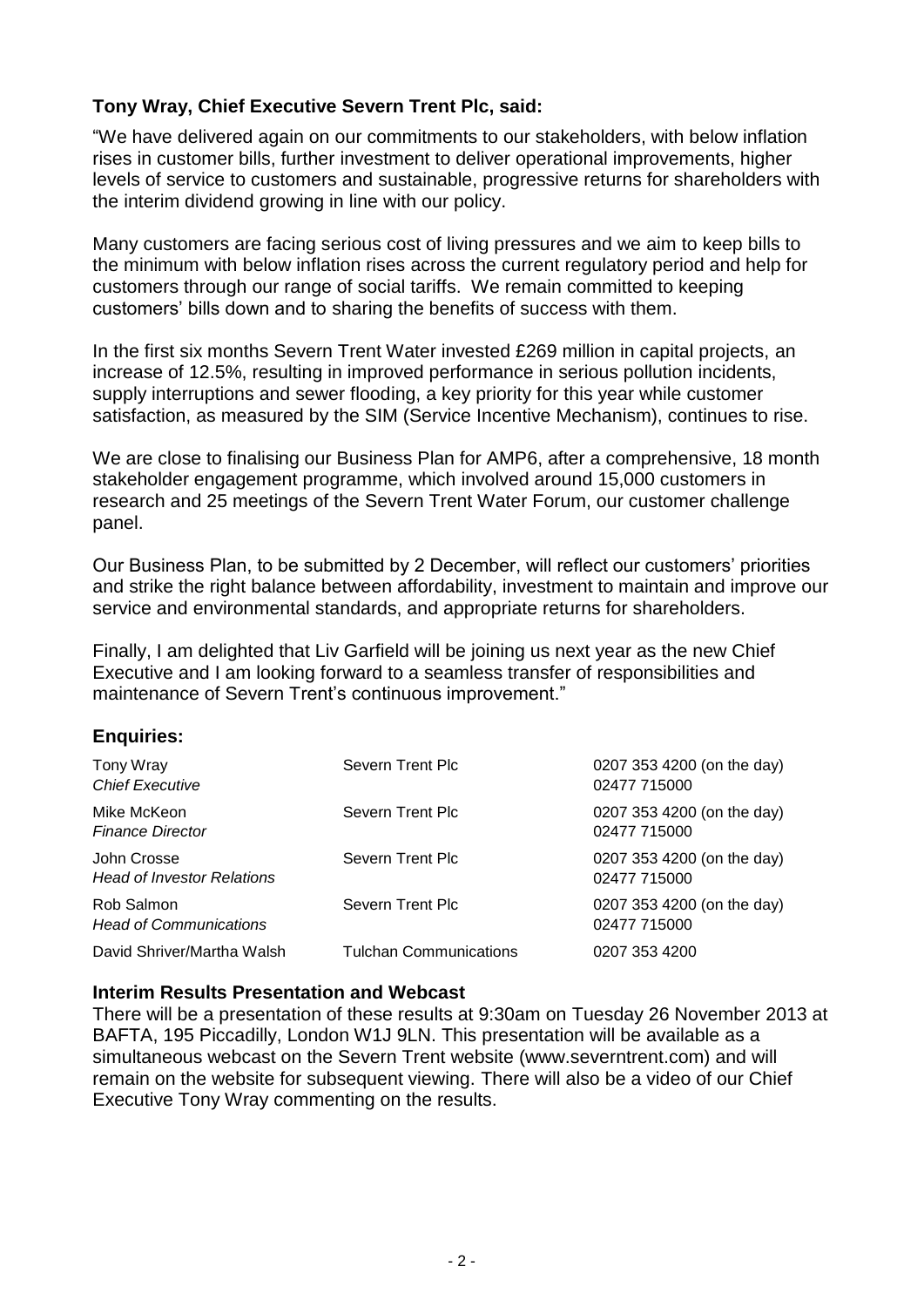# **Interim Management Report**

## **Operating Review**

## **Regulated - Severn Trent Water**

Severn Trent Water has made a good start to the 2013/14 financial year. Bills have increased by less than inflation, and Severn Trent Water's customers continue to benefit from the lowest average combined water and sewerage bills in England and Wales.

We announced in September that we would not be applying to Ofwat for an Interim Determination of K, (IDoK) to recover costs resulting from the adoption of private drains and sewers (PDaS) in October 2011. Costs for maintaining these assets were not included in the price controls for the current 5 year regulatory period. Severn Trent Water will, over the current regulatory period, invest approximately £41 million to £47 million additional capital expenditure and absorb operating costs of between £35 million and £41 million.

We have continued to manage our bad debt effectively, maintaining our bad debt charge at 2.2% of turnover, one of the lowest levels in the industry. We support this performance by helping customers with a wide range of social tariff options. Examples include: the WaterSure tariff which caps bills for those customers who have particular difficulty in paying; the Severn Trent Trust Fund, a registered charity that helps those customers unable to meet the cost of water charges; bill reductions for single occupiers; and the Big Difference Fund, a partnership with Coventry Citizens Advice Bureau.

Our additional £150 million capital investment programme continues on track, and we have invested £91 million to date cleaning our sewers, improving our sewage treatment works and reducing leakage. In the first 6 months of the year we have delivered improvements in sewer flooding, serious pollution incidents and supply interruptions. Overall our capital programme grew to £269.1 million (UK GAAP, net of grants and contributions), compared to £239.2 million in the prior period. We remain on track to reach a Regulatory Capital Value (RCV) of £8 billion by March 2015.

As a result of our continued investment and operational improvements, our benchmark performance on Ofwat's KPIs for 2012/13 improved year on year, with 8 in the upper quartile (prior year 4), 4 where our performance was median (prior year 8) and 2 in the lower quartile (prior year 3). In 2012/13 the number of KPIs reduced to 14 from 15, with the elimination of the water pollutions KPI.

Since the end of March 2013 we have made good progress on a number of Ofwat's KPIs, including sewer flooding with a reduction of 31%, supply interruptions reducing by 41% and serious pollution incidents down 33%. We have also seen an improvement in customer satisfaction, as measured by the SIM (Service Incentive Mechanism) score and a reducing number of complaints. Our next area of focus is on 2 metrics which impact serviceability, namely sewer blockages and water quality at our water treatment works. Our sewer blockage performance is in line with the industry average but we have undertaken significant investigative work to cleanse and survey sewers in problem areas. This is beginning to drive blockages down and we expect this to continue. At our water treatment works we have conducted a thorough end to end review of our treatment processes to improve performance.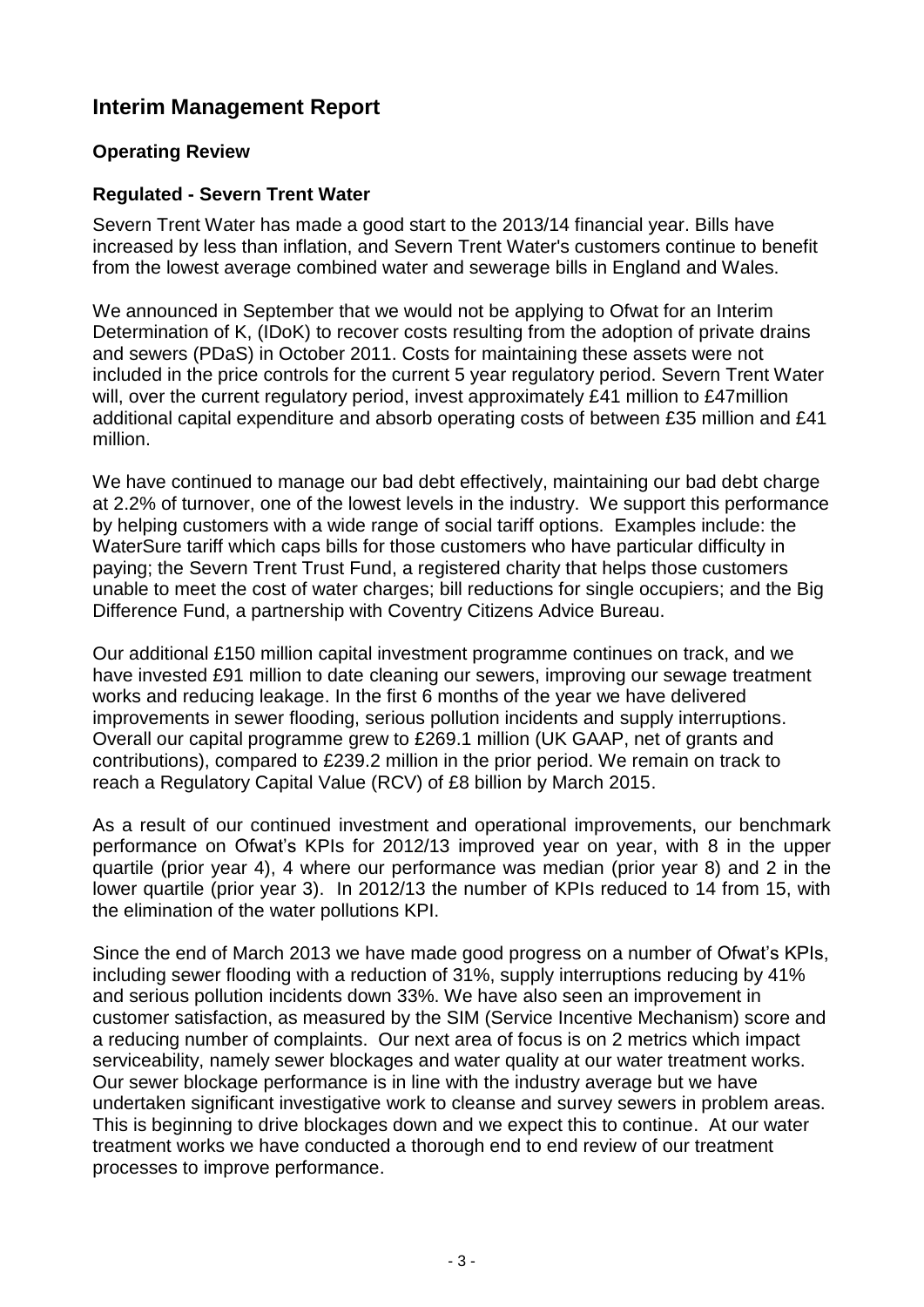## **Non-regulated - Severn Trent Services**

Revenues and underlying PBIT were lower period on period due to lower volumes in the Products business, resulting from customer project and delivery delays. However, the order book has continued to grow to £62 million (\$100 million) at the end of September, an increase of 28% compared to March, supporting the anticipated rise in future deliveries. In Operating Services, UK & Ireland and the US delivered revenue growth, on the back of new contract wins and a good performance on the MoD contract.

## **Financial Review**

## **Group Financial Performance**

In this Interim Results Announcement PBIT is profit before interest and tax; underlying PBIT is PBIT excluding exceptional items as set out in note 3. Prior period comparative figures have been restated, where indicated, for the changes in accounting policy set out in note 1. The impact is to decrease profit previously reported by £5.7 million, with an equal and opposite movement in reserves.

Group turnover was £922.4 million (£917.7 million), an increase of 0.5% over the same period last year. Underlying group PBIT was 0.4% higher than last period. The primary factors affecting turnover and underlying PBIT are described in the commentary below.

There was a net exceptional charge of £11.2 million (credit of £1.1 million). Group PBIT decreased 4.2% to £255.7 million (£267.0 million).

## **Regulated - Severn Trent Water**

Turnover rose by 1.8% to £774.6 million. Customer measured consumption was higher than the same period last year, due to a dry summer compared to an unusually wet period last year. Prices increased from 1 April 2013 by 2%, less than inflation.

Underlying PBIT increased by 0.6% to £269.5 million.

Operating costs increased by 3.0% to £296.6 million in line with expectations.

Directly managed costs increased below the level of inflation at 2.0% period on period, reflecting our effective cost management, while indirectly managed costs, over which we have less control, increased by 5.0%.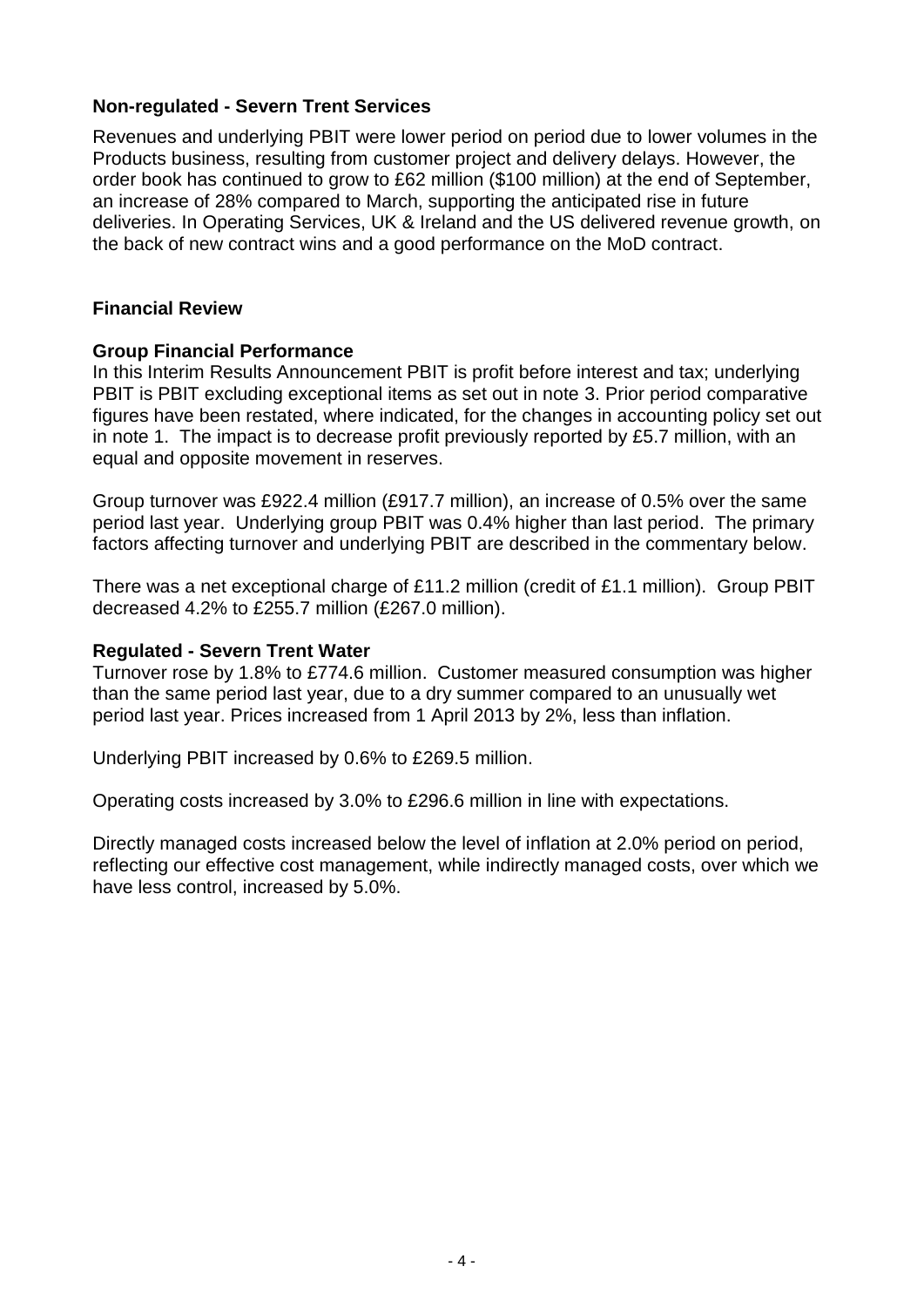| Six months ended 30 September | 2013   | 2012   | Increase/ (decrease) |       |
|-------------------------------|--------|--------|----------------------|-------|
|                               | £m     | £m     | £m                   | $\%$  |
| <b>Directly managed costs</b> |        |        |                      |       |
| Employee costs                | 113.6  | 107.3  | 6.3                  | 5.9   |
| Labour costs capitalised      | (43.3) | (38.9) | (4.4)                | 11.3  |
| Hired and contracted          | 77.8   | 75.4   | 2.4                  | 3.2   |
| Raw materials and consumables | 20.8   | 22.5   | (1.7)                | (7.6) |
| Other                         | 22.9   | 21.8   | 1.1                  | 5.0   |
|                               | 191.8  | 188.1  | 3.7                  | 2.0   |
| Indirectly managed costs      |        |        |                      |       |
| <b>Bad debts</b>              | 16.1   | 15.7   | 0.4                  | 2.5   |
| Power                         | 32.0   | 27.6   | 4.4                  | 15.9  |
| Rates and service charges     | 56.7   | 56.5   | $0.2^{\circ}$        | 0.4   |
|                               | 104.8  | 99.8   | 5.0                  | 5.0   |
| <b>Operating costs</b>        | 296.6  | 287.9  | 8.7                  | 3.0   |

Employee costs increased due to the delivery of service improvements and the increased capital programme, which also resulted in higher labour costs capitalised. Overall net labour costs, including hired and contracted and after costs capitalised, were 3.0% higher period on period. Raw materials and consumables were lower than the same period in the prior year primarily due to savings within waste water.

Bad debts remained stable at 2.2% of turnover due to our continuing proactive approach and range of social tariffs to help customers pay their bill. The increase in power costs arose due to higher strike prices on our energy swaps. We also generated slightly less renewable power in the period (22.8% of our gross consumption compared to 23.8% in the prior period).

Depreciation was £3.8 million higher period on period due to the impact of capital expenditure increasing the size of the asset base and there was a decrease in infrastructure renewals expenditure of £0.6 million.

During the period, Severn Trent Water invested £269.1 million (£239.2 million) (UK GAAP, net of contributions) in fixed assets and maintaining and improving its infrastructure network. Included in this total was net infrastructure maintenance expenditure of £62.8 million (£63.4 million), charged to the income statement under IFRS.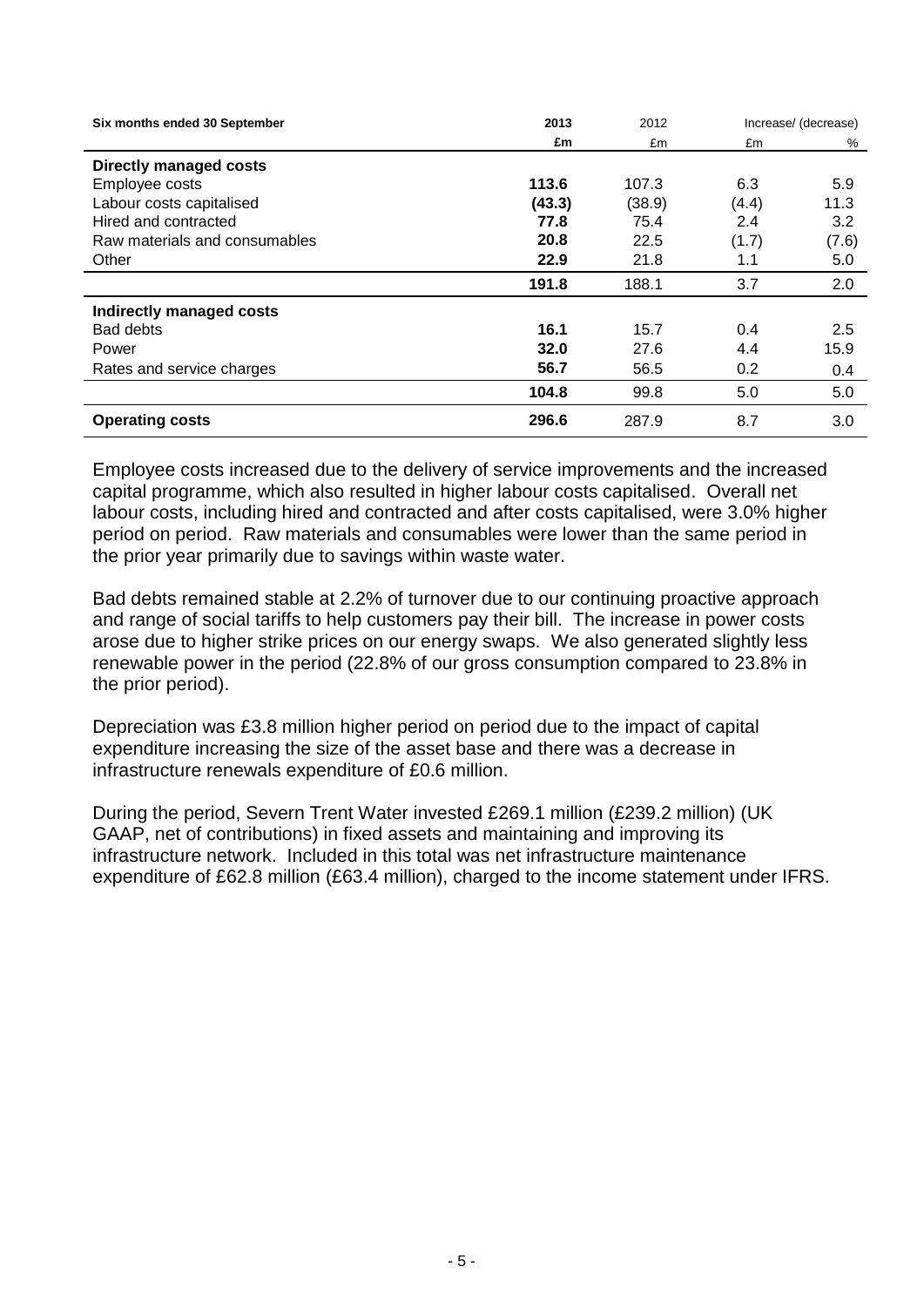# **Non-regulated - Severn Trent Services**

| Six months ended 30 September        | 2013           | 2012   | Increase/<br>(decrease) |
|--------------------------------------|----------------|--------|-------------------------|
|                                      | £m             | £m     | £m                      |
| <b>Turnover</b>                      |                |        |                         |
| Services as reported                 | 148.0          | 162.1  | (14.1)                  |
| Structural changes                   |                | (13.7) |                         |
| Impact of exchange rate fluctuations |                | 5.5    |                         |
| Like for like                        | 148.0          | 153.9  | (5.9)                   |
| <b>Underlying PBIT</b>               |                |        |                         |
| Services as reported                 | 1.6            | 4.1    | (2.5)                   |
| Structural changes                   | $\blacksquare$ | 1.1    |                         |
| Impact of exchange rate fluctuations |                | 0.1    |                         |
| Like for like                        | 1.6            | 5.3    | (3.7)                   |

Reported turnover in Severn Trent Services at £148.0 million in the period was down £14.1 million on the same period last year and reported underlying PBIT decreased by £2.5 million to £1.6 million.

After adjusting for the impact of exchange rate fluctuations and structural changes, turnover on a constant currency basis was down £5.9 million and underlying PBIT measured on the same basis was down £3.7 million.

## **Corporate and Other**

Corporate and Other incurred a net charge before interest, tax and exceptional items of £5.5 million (£7.2 million). This segment includes the activities of the group's captive insurance company which insures Severn Trent group risks only and does not write any external business.

## **Exceptional items before tax**

There was an exceptional charge (see note 3) in the six months to 30 September 2013 of £11.2 million (credit of £1.1 million) comprising;

- Advisory, legal and other services related to LongRiver Partners approach £18.7 million
- Profit on disposal of land £7.1 million
- Release of a legal provision and restructuring costs in Severn Trent Services £0.4 million

The exceptional credit in the prior period resulted from the profit on disposal of the group's meter installation, repair and replacement business.

## **Net finance costs**

The group's net finance costs were £125.6 million, compared to £116.0 million in the prior period. Higher inflation has led to higher finance costs on index linked debt coupled with an increase due to higher borrowings. Changes to the Accounting Standard IAS19 have resulted in an increase of £8.3 million in net pension finance cost (prior year figures have been restated by £6.2 million to reflect these changes).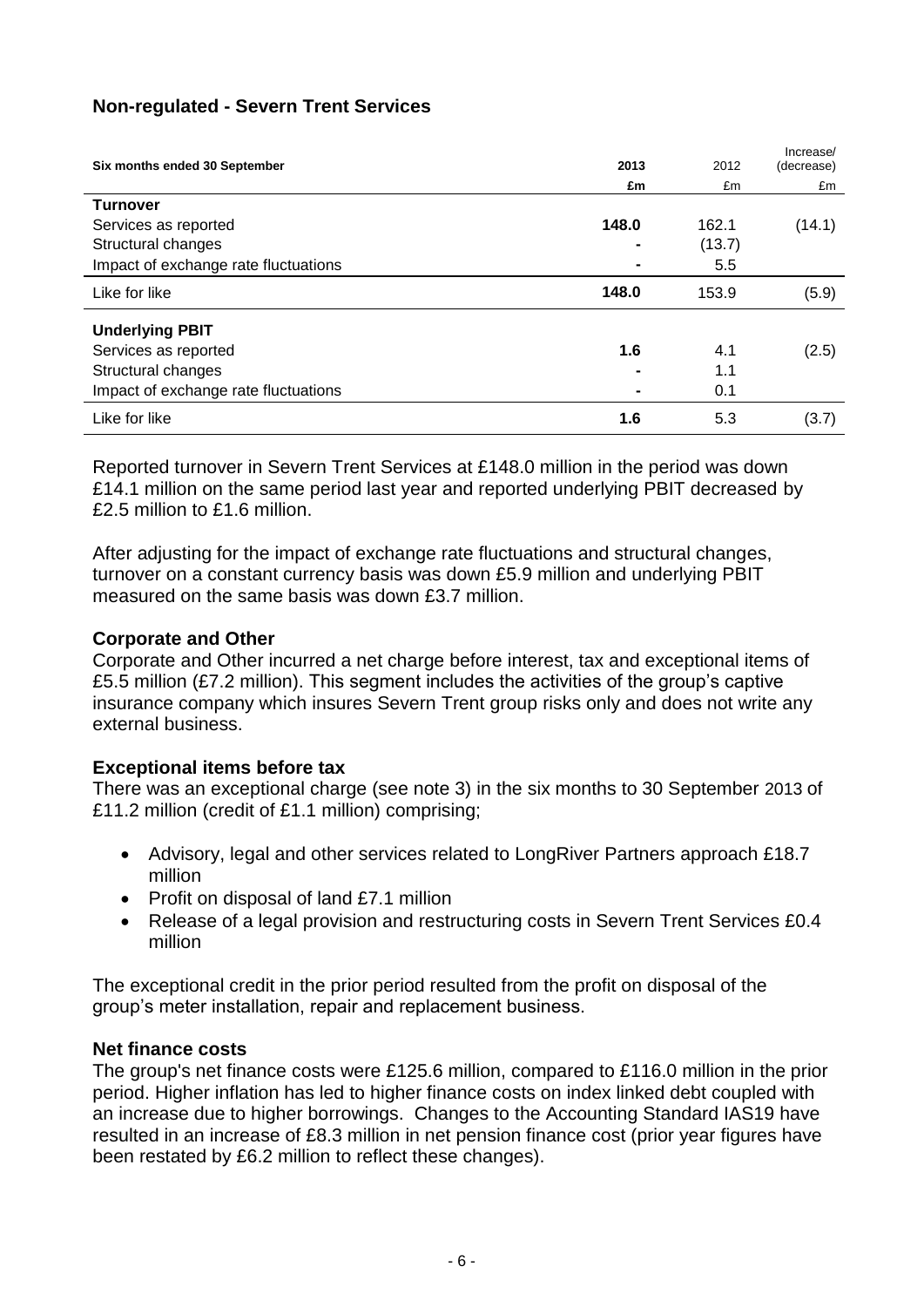The effective interest rate, including index linked debt, for the period to September 2013 was 5.8% (5.6%). The effective cash cost of interest excluding the RPI uplift on index linked debt was 5.0% (4.9%).

## **Net gain/(loss) on financial instruments**

The group uses financial derivatives solely to hedge risks associated with its normal business activities including:

- Exchange rate exposure on borrowings denominated in foreign currencies;
- Interest rate exposures on floating rate borrowings; and
- Exposures to increases in electricity prices.

Accounting rules require that these derivatives are revalued at each balance sheet date and, unless the strict criteria for cash flow hedge accounting are met, the changes in value are taken to the income statement. If the risk that is being hedged does not impact the income statement in the same period as the change in value of the derivative then an accounting mismatch arises and there is a net charge or credit to the income statement.

Where the derivatives are held for their full term, these mismatches are expected to net out. Furthermore, the changes in value that are recorded during the lives of the derivatives, unless crystallised, do not represent cash flows.

An analysis of the amounts charged to the income statement in the period is presented in note 4 to the financial statements.

## **Profit before tax**

Underlying group profit before tax decreased by 5.8% to £141.3 million (£150.0 million). Group profit before tax was £191.2 million (£113.4 million).

## **Taxation**

Note 5 in the financial statements sets out the tax charges and credits in the period, which are described in more detail below.

The current tax charge for the period before exceptional tax was £31.2 million (£40.3 million).

Our underlying effective current tax rate was 21.5% (27.7%). This is calculated as current tax, excluding prior year charges and exceptional tax, current tax on exceptional items and on financial instruments, divided by profit before tax, exceptional items and net gain/(loss) on financial instruments.

There was an exceptional current tax credit in the period of £44.0 million, reflecting the anticipated refund of overpayment of tax in prior periods. This arose from the resolution of a long standing industry wide discussion with HMRC over the tax treatment of certain capital expenditure within our water and waste water treatment works. Previously, these assets qualified for industrial building allowances (IBAs). The IBA regime began to be phased out in 2008 and by 2011 these allowances were eliminated. However, HMRC has now agreed that this expenditure is eligible for capital allowances as plant and machinery. We have therefore re-examined expenditure back to 2002/03 and will resubmit our tax computations for the years 2002/03 to 2012/13 inclusive to claim these allowances.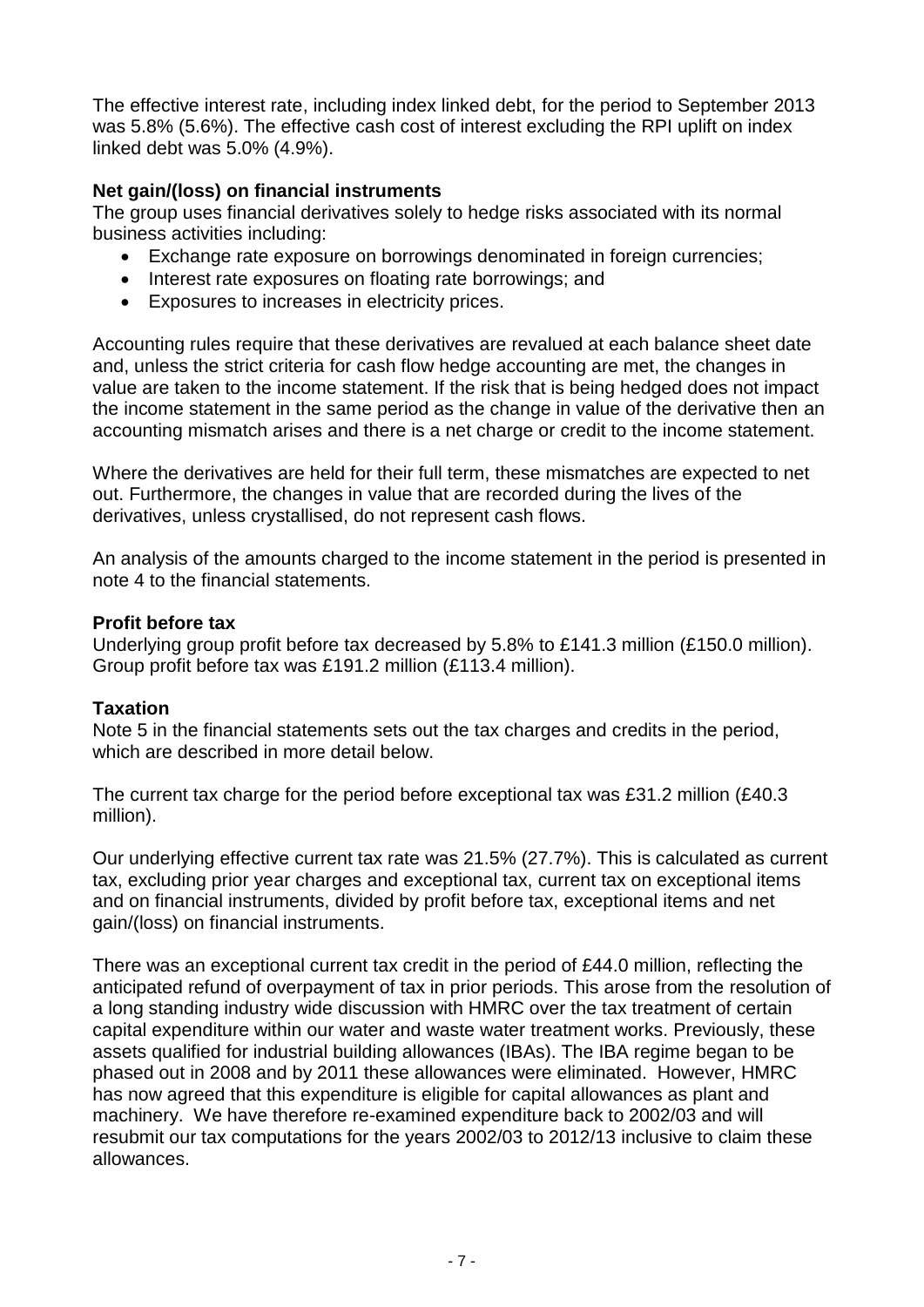The current tax charge of £31.2 million and exceptional credit of £44.0 million above led to a total current tax credit of £12.8 million (charge of £40.3 million).

The deferred tax charge for the period before exceptional tax was £15.1 million (£10.8 million).

Back in 2008/09, the removal of IBAs also resulted in a deferred tax charge of approximately £186 million. As allowances on expenditure since 2002/03 can now be claimed, as detailed above, there is a partial reversal of this loss, resulting in an exceptional deferred tax credit of £41.1 million.

There was a further exceptional deferred tax credit of £114.8 million arising from the reduction in corporation tax rate from 23% to 20% (£34.2 million arising from reduction from 24% to 23%).

Therefore there was a total deferred tax credit for the period of £140.8 million (credit of £45.0 million).

Including both current and deferred tax, there was a total tax credit for the period of £153.6 million (credit of £4.7 million).

## **Profit for the period and earnings per share**

Profit for the period was £344.8 million (£118.1 million).

Basic earnings per share were 145.0 pence (49.2 pence). Adjusted basic earnings per share (before exceptional items, net gain/(loss) on financial instruments, current tax on exceptional items and on financial instruments and deferred tax) were 46.7 pence (45.8 pence), see note 7.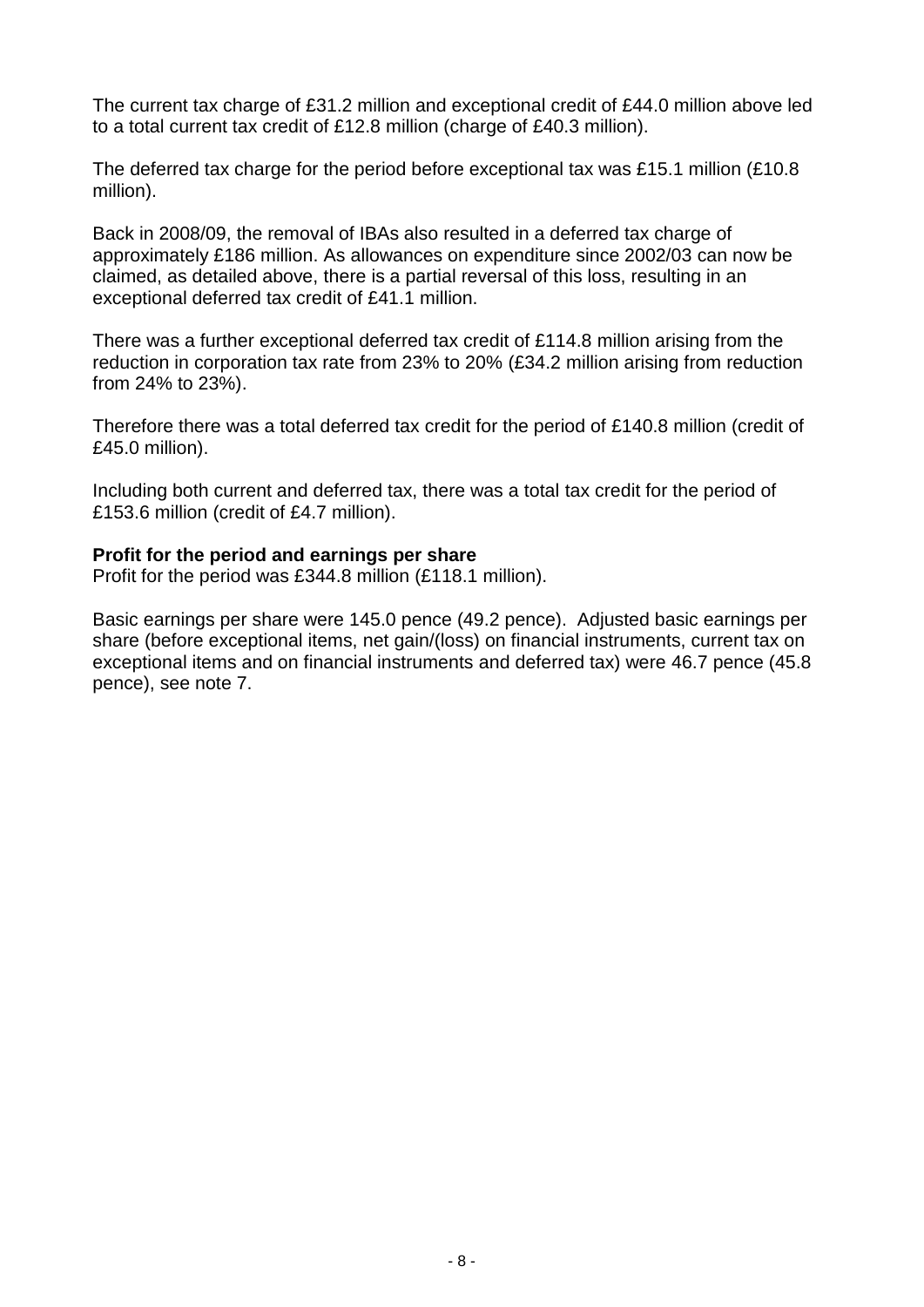# **Cash flow**

| Six months ended 30 September      |              | 2013<br>£m | 2012<br>£m            |
|------------------------------------|--------------|------------|-----------------------|
| Cash generated from operations     |              | 432.0      | 451.3                 |
| Net capital expenditure            |              | (203.6)    | (184.4)               |
| Net interest paid                  |              | (74.3)     | (73.2)                |
| Closed out swap                    |              |            | (13.0)                |
| Tax paid                           |              | (1.1)      | (18.5)                |
| Other cash flows                   |              | (0.7)      | 1.5                   |
| Free cash flow                     |              | 152.3      | 163.7                 |
| <b>Dividends</b>                   |              | (108.6)    | (249.9)               |
| Issue of shares                    |              | 4.8        | 6.3                   |
| Purchase of own shares             |              | (2.9)      | (1.4)                 |
| Change in net debt from cash flows |              | 45.6       | (81.3)                |
| Non-cash movements                 |              | (7.5)      | (5.6)                 |
| Change in net debt                 |              | 38.1       | (86.9)                |
| Net debt as at 1 April             |              | (4, 297.3) | (3,967.8)             |
| Net debt as at 30 September        |              | (4,259.2)  | (4,054.7)             |
| Net debt comprises:                |              |            |                       |
|                                    | 30 September |            | 31 March 30 September |
|                                    | 2013         | 2013       | 2012                  |
|                                    | £m           | £m         | £m                    |
| Cash and cash equivalents          | 278.3        | 403.6      | 246.6                 |
| <b>Bank overdrafts</b>             | (0.1)        | (0.4)      | (0.9)                 |
| <b>Bank loans</b>                  | (594.3)      | (758.7)    | (860.0)               |
| Other Ioans                        | (3,830.3)    | (3,840.9)  | (3,330.7)             |
| <b>Finance leases</b>              | (203.7)      | (201.6)    | (218.9)               |
| Cross currency swaps hedging debt  | 90.9         | 100.7      | 109.2                 |

Cash generated from operations was £432 million (£451.3 million). Capital expenditure net of contributions and proceeds of sales of fixed assets was £203.6 million (£184.4 million). Tax paid was £1.1 million (£18.5 million). Net interest paid increased to £74.3 million (£73.2 million).

Net debt **(4,259.2)** (4,297.3) (4,054.7)

Net debt at 30 September 2013 was £4,259.2 million (31 March 2013 £4,297.3 million). Balance sheet gearing (net debt/net debt plus equity) at the half year was 79.5% (31 March 2013 83.6%). Net debt, expressed as a percentage of estimated Regulatory Capital Value at 30 September 2013 was 56.7% (58.4%).

The group's net interest charge, excluding net gain/(loss) on financial instruments and net finance costs from pensions, was covered 3.5 times (3.8 times) by profit before interest, tax, depreciation and exceptional items, and 2.3 times (2.5 times) by underlying PBIT.

## **Pensions**

The group operates two defined benefit pension schemes, of which the Severn Trent Pension Scheme (STPS) is by far the largest. Formal triennial actuarial valuations and funding agreements were last undertaken for the STPS as at 31 March 2010 and the valuation as at 31 March 2013 is currently underway.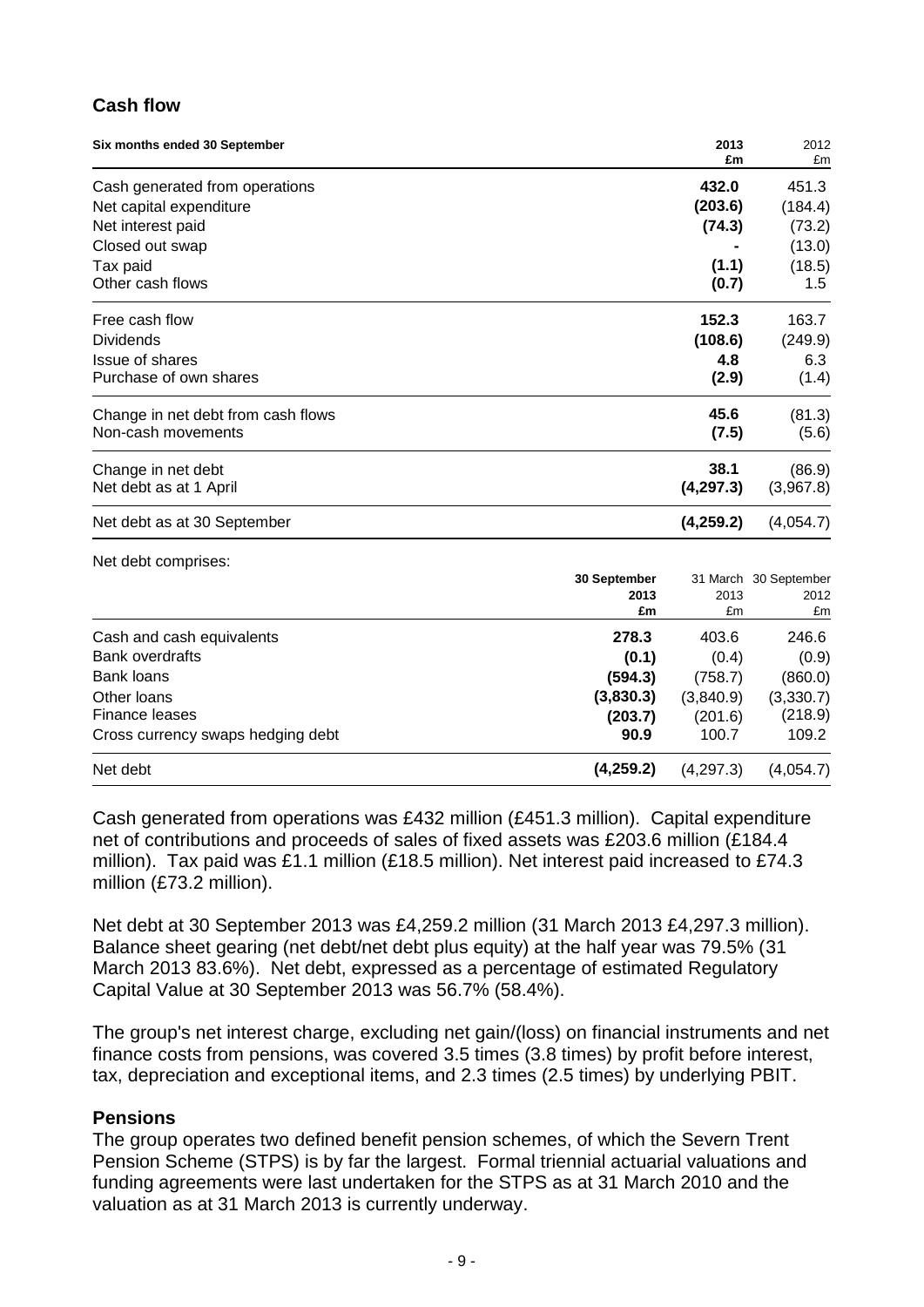On an IAS 19 basis, the estimated net position (before deferred tax) of all of the group's defined benefit pension schemes was a deficit of £370.2 million as at 30 September 2013. This compares to a deficit of £383.7 million as at 31 March 2013.

The movements in the net deficit during the period were:

|                               | Defined benefit<br>obligations<br>£m | Fair value of<br>plan assets<br>£m | Net deficit<br>£m |
|-------------------------------|--------------------------------------|------------------------------------|-------------------|
| At 1 April 2013               | (2,108.0)                            | 1,724.3                            | (383.7)           |
| <b>Employer contributions</b> |                                      | 13.2                               | 13.2              |
| Employee contributions        | (2.6)                                | 2.6                                |                   |
| Benefits paid                 | 39.6                                 | (39.6)                             |                   |
| Current service cost          | (11.3)                               |                                    | (11.3)            |
| Scheme administration costs   |                                      | (1.6)                              | (1.6)             |
| Net finance cost              | (45.6)                               | 37.3                               | (8.3)             |
| Actuarial gains and losses    | 38.6                                 | (17.1)                             | 21.5              |
| At 30 September 2013          | (2,089.3)                            | 1,719.1                            | (370.2)           |

The group has adopted the provisions of IAS19 'Employee Benefits' (revised) (IAS19R) from 1 April 2013. Under the revised standard the discount rate used to discount the scheme's liabilities is also used to calculate the expected return on the scheme's assets. This has led to a net finance charge which is £8.3 million higher than would previously have been reported. As the difference between finance income and the actual return on scheme assets is reported as actuarial gain/loss in other comprehensive income, the changes do not impact the pension deficit on the balance sheet. The standard must be applied retrospectively and hence comparatives have been restated. The full impact of IAS19R is disclosed in note 1.

On an IAS 19 basis, the funding level has stayed stable at 82%.

### **Treasury management**

At 30 September 2013 the group had £278.3 million (31 March 2012 £403.6 million) in cash and cash equivalents. Average debt maturity is around 16 years. The group's cash flow requirements are funded until 2015.

Cash is invested in deposits with highly rated banks and liquidity funds and the list of counterparties is regularly reviewed and reported to the Board.

The group's current policy for the management of interest rate risk requires that not less than 45% of the group's borrowings should be at fixed interest rates, or hedged through the use of interest rate swaps or forward rate agreements. At 30 September 2013, interest rates for 80% of the group's net debt of £4,259.2 million were fixed.

The group manages its power costs through a combination of forward price contracts and financial derivatives. All of our power requirements for the first four years of AMP5 and almost all of the remaining year have been hedged in this way, at prices below those allowed in the Final Determination.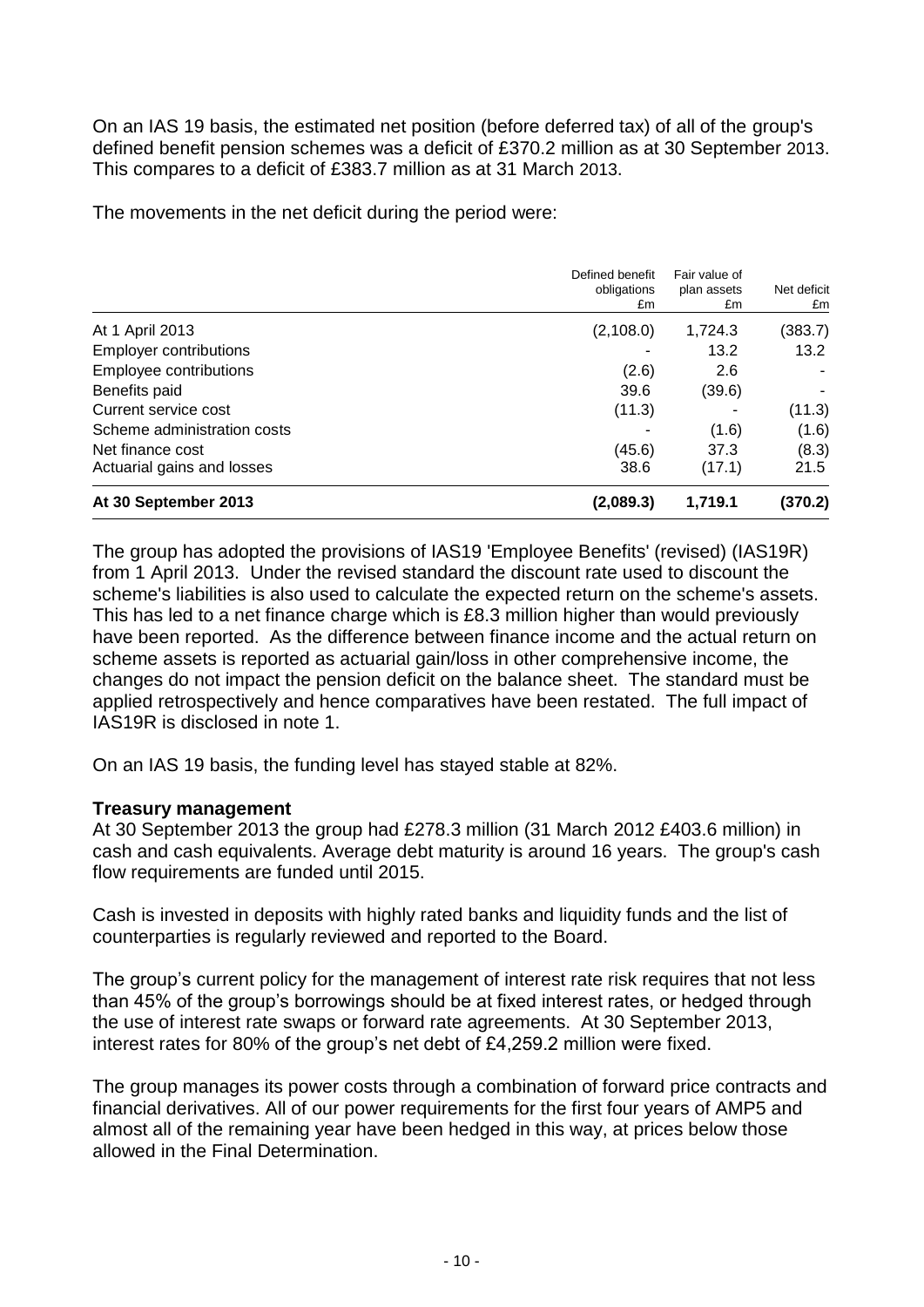The group continues to target a strong, flexible and sustainable balance sheet structure, which is reviewed on a regular basis, and believes that the planned investment programme and current dividend policy for AMP5 are commensurate with an investment grade credit rating.

Following the introduction of the new accounting standard, IFRS 13 'Fair Value Measurement', the group is required to amend its approach to estimating the fair value of its debt instruments to comply with the new standard which now places more emphasis on quoted prices in active markets rather than expected cash flows discounted using rates derived from market data. The estimated fair value of net debt at 30 September 2013 was £391 million higher than book value (31 March 2013 £584 million higher on a consistent basis).

## **Exchange rates**

The trading results of overseas subsidiaries are translated to sterling at the average rate of exchange ruling during the period and their net assets are translated at the closing rate on the balance sheet date. The impact of changing exchange rates on the subsidiaries trading results was immaterial.

### **Dividends**

We remain committed to our dividend policy of RPI +3% growth per annum for the remainder of AMP5. Therefore the board has declared an interim ordinary dividend of 32.16p per share (30.34p per share, +6.0%), which will be paid on 10 January 2014 to shareholders on the register at 6 December 2013.

### **Principal risks and uncertainties**

The board considers the principal risks and uncertainties affecting the business activities of the group for the remainder of the financial year to be those detailed below:

## **Customer Perception:**

 Effectively improving and maintaining our performance in relation to customer service in order to deliver what our customers tell us they want.

### **Legal and Regulatory Environment:**

- The regulatory landscape is complex and subject to on-going change. There is a risk that processes may fail or that our processes may not effectively keep pace with changes in legislation leading to the risk of non-compliance.
- Responding effectively to the opening up of the business retail market to competition.

### **Operations, assets and people:**

- Failure of our assets or processes, resulting in injury to an employee, contractor, customer or member of the public.
- Achieving all our regulatory targets from Ofwat in relation to ongoing operational performance of our assets failure of which may result in regulatory penalties.
- Inability to provide a continuous supply of quality water to large populations within our area, or asset failure resulting in damage to third party property.

### **Financial risks:**

 Counterparties with whom we have invested money may fail putting our investment at risk.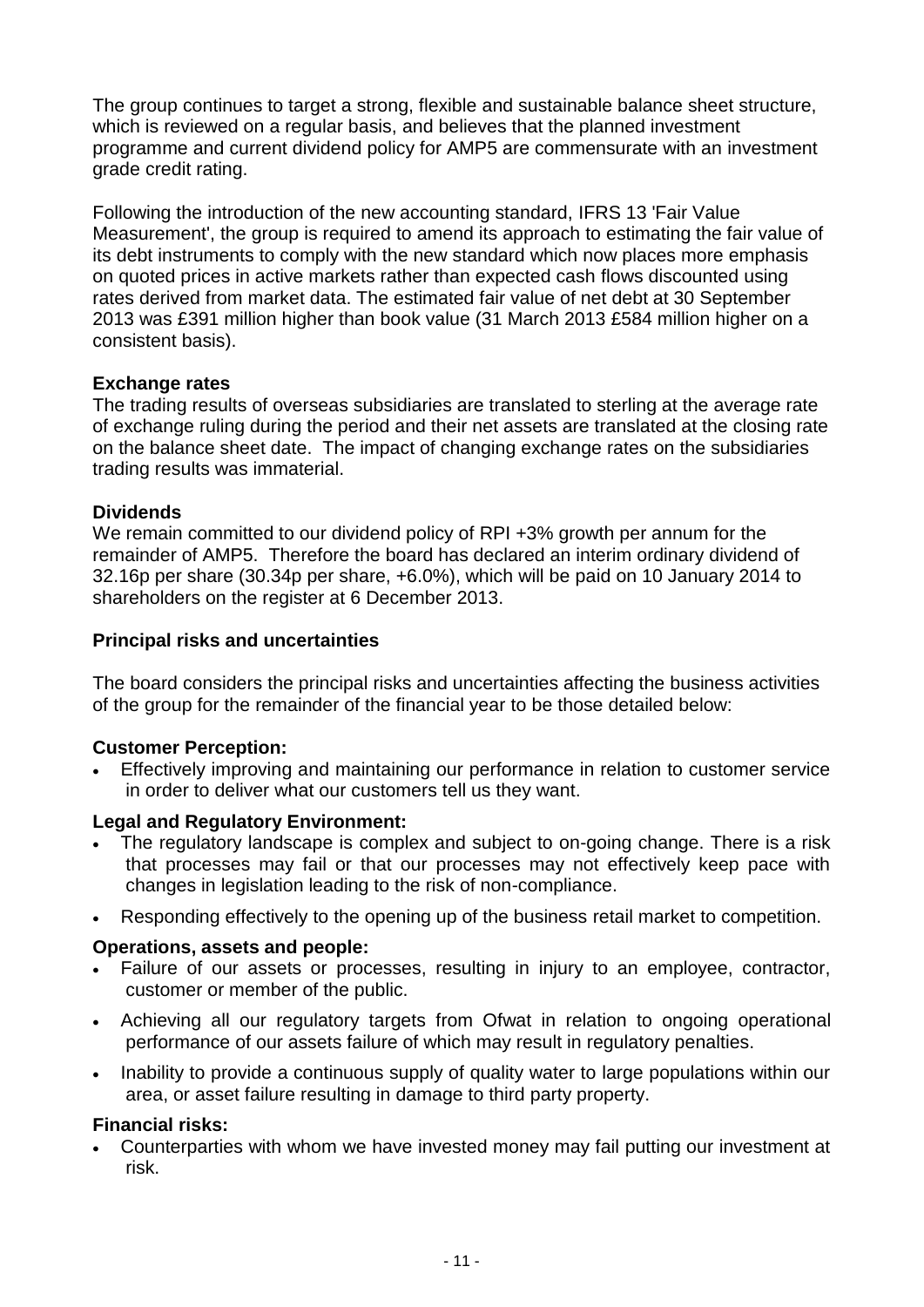For longer term risks please refer to the Severn Trent Plc Annual Report and Accounts 2013.

# **Regulatory Update**

We are broadly supportive of the new regulatory framework, as outlined in the final methodology for the upcoming price review, PR14, published in July. Many of the changes are in line with our own recommendations published in our "Changing Course" series of reports over the last 3 years.

The Water Bill has also begun its passage through Parliament, which will mean that all commercial and public sector entities can choose their supplier by 2017. At Severn Trent we have already anticipated this change and have won our first national customer. Wholesale competition will be introduced for raw water and sludge, which we support.

We have also recently published the latest in our Changing Course series, focusing on implementation of the Water Framework Directive (WFD). The central message of the report is while the cost of living is rising there are environmental improvements we need to make to achieve healthier rivers. A balance needs to be struck between these two competing needs, and by implementing the WFD in a sustainable way, we believe it is possible to keep bills affordable and make a significant environmental progress. The report is available at www.severntrent.com/future/policy-regulation/

## **PR14 preparation**

We have continued our work with our Customer Challenge Panel, the Severn Trent Water Forum. We completed in June our final large scale customer consultation "Your Water Your Choices". This identified that water quality and security of supply remain priorities for customers, as well as support for environmental improvements.

We are on target to submit our Business Plan for AMP6 to Ofwat by the 2 December deadline, which will reflect our customers' priorities and strike the right balance between affordability, investment to maintain and improve our service and the environment, and appropriate returns for shareholders.

Severn Trent will be holding a webinar to discuss its PR14 business plan submission at 12:30pm GMT on 3 December 2013. Further details are available at www.severntrent.com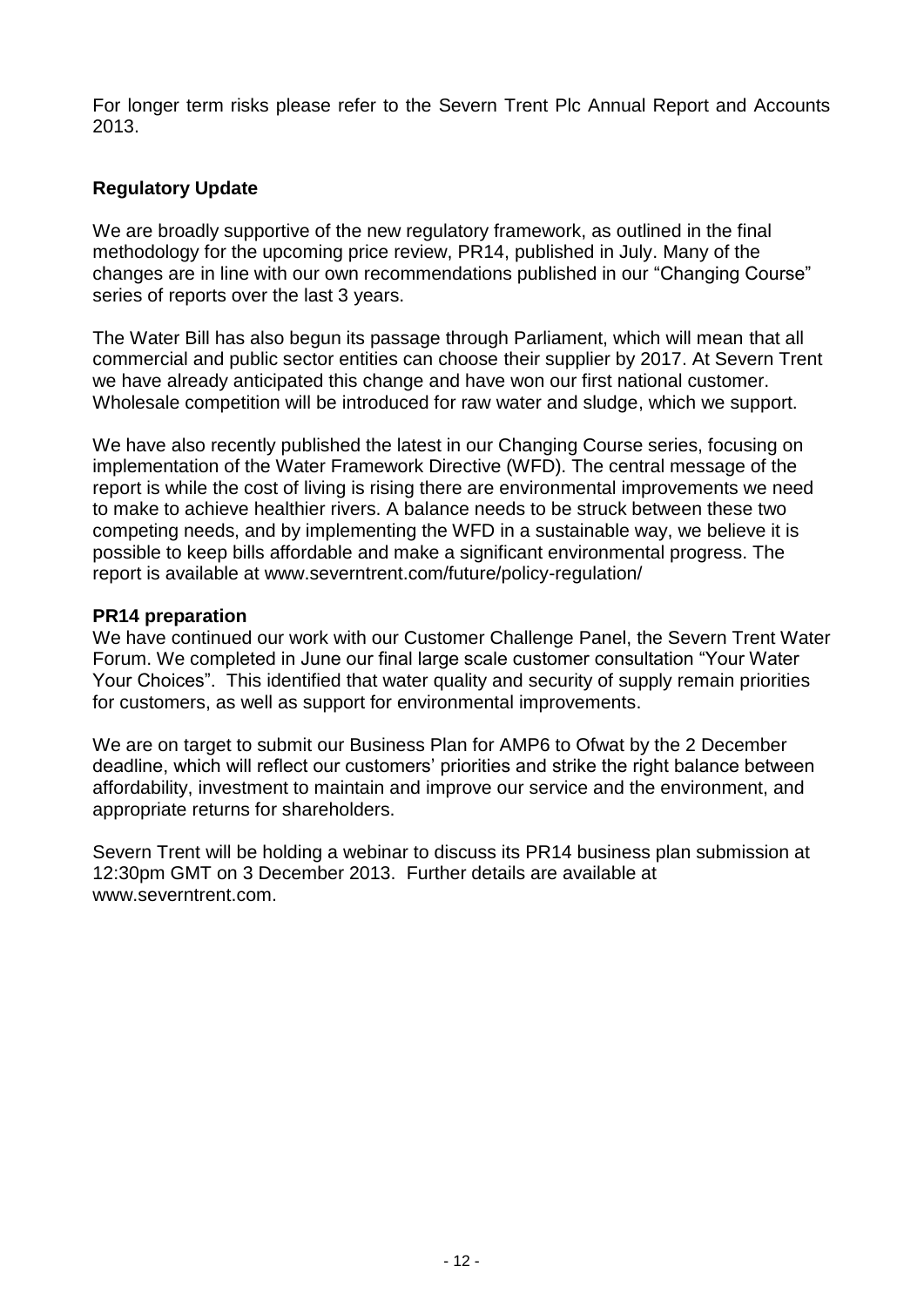# **Outlook**

The group is on track to deliver its expectations for the full year.

### **Regulated business**

Consumption across our measured income base is now expected to be slightly higher year on year, given the volumes seen in the first half.

We aim to maintain our bad debt level at around 2.2% of turnover for the full year, though we continue to monitor developments such as unemployment levels and changes to the UK benefits system closely.

Operating expenditure continues to be in line with the Board's expectations for the year and, on a like for like basis, in line with the level of the Final Determination. Operating costs are expected to rise year on year due to the impact of inflation and power costs partially offset by efficiency improvements.

Expectations for net capital expenditure (UK GAAP after deducting grants and contributions) remain in the range £600 million to £620 million, including an estimated £15 million related to private drains and sewers. The level of net infrastructure renewals expenditure included in this range is anticipated to be £135 million to £145 million.

Looking to 2014/15, customer bills will rise by less than inflation, continuing the below inflation trend for the whole of AMP5.

### **Non-regulated business**

In Severn Trent Services we expect growth in both revenues and PBIT.

## **Group**

The group interest charge is expected to be higher year on year due to higher net debt and with the adoption of revisions to IAS19 increasing the pension accounting interest charge. The year on year impact of this revision to IAS19 is estimated at £13 million.

The effective current tax rate for the group for 2013/14 is expected to be between 21% and 23%.

Under our dividend policy of RPI+3% growth the dividend for 2013/14 is set to be 80.40 pence, representing growth of 6% year on year.

Severn Trent Plc will announce its Preliminary results for the financial year ending 31 March 2014 on 29 May 2014.

## **Further information**

For further information, including the group's interim results presentation, see the Severn Trent website [\(www.severntrent.com\)](http://www.severntrent.com/).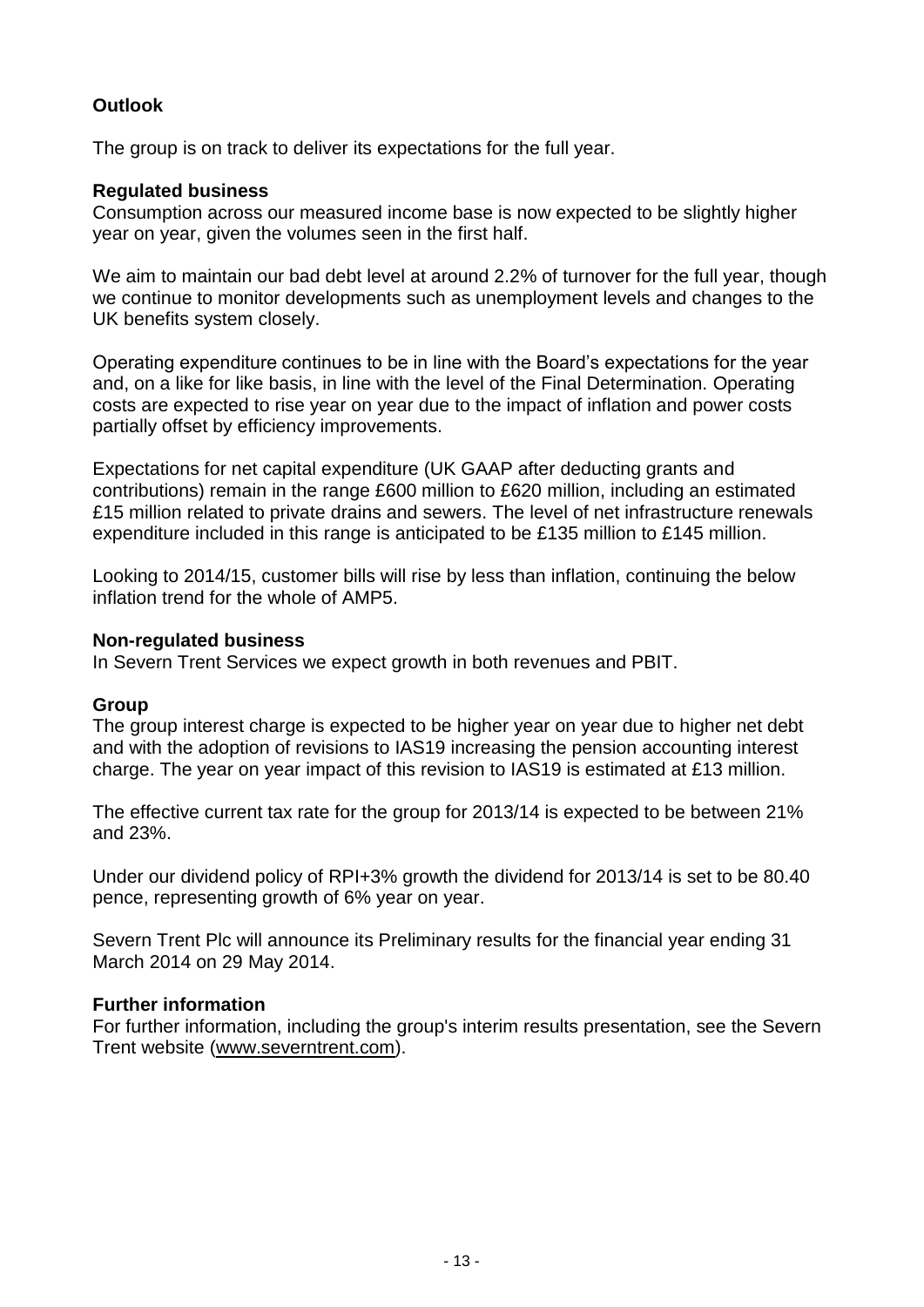### **Condensed consolidated income statement Six months ended 30 September 2013**

|                                                                                   |                     | 2013              | 2012<br>Restated |
|-----------------------------------------------------------------------------------|---------------------|-------------------|------------------|
|                                                                                   | <b>Notes</b>        | £m                | £m               |
| Turnover                                                                          | $\overline{2}$      | 922.4             | 917.7            |
| Operating costs before exceptional items<br><b>Exceptional operating costs</b>    | 3                   | (655.5)<br>(11.2) | (651.8)          |
| <b>Total operating costs</b>                                                      |                     | (666.7)           | (651.8)          |
| Exceptional profit on disposal of business                                        | 3                   |                   | 1.1              |
| Profit before interest, tax and exceptional items<br><b>Exceptional items</b>     | $\overline{c}$<br>3 | 266.9<br>(11.2)   | 265.9<br>1.1     |
| <b>Profit before interest and tax</b>                                             |                     | 255.7             | 267.0            |
| Finance income<br>Finance costs                                                   |                     | 38.8<br>(164.4)   | 38.9<br>(154.9)  |
| Net finance costs                                                                 |                     | (125.6)           | (116.0)          |
| Net gain/(loss) on financial instruments                                          | 4                   | 61.1              | (37.7)           |
| Share of results of associates and joint ventures                                 |                     |                   | 0.1              |
| Profit before tax, net gain/(loss) on financial instruments and exceptional items |                     | 141.3             | 150.0            |
| <b>Exceptional Items</b><br>Net gain/(loss) on financial instruments              | 4                   | (11.2)<br>61.1    | 1.1<br>(37.7)    |
|                                                                                   |                     |                   |                  |
| Profit on ordinary activities before taxation                                     |                     | 191.2             | 113.4            |
| Current tax                                                                       | 5                   | (31.2)            | (40.3)           |
| Deferred tax                                                                      | 5                   | (15.1)            | 10.8             |
| Exceptional tax                                                                   | 5                   | 199.9             | 34.2             |
| Taxation on profit on ordinary activities                                         |                     | 153.6             | 4.7              |
| Profit for the period                                                             |                     | 344.8             | 118.1            |
| Attributable to:                                                                  |                     |                   |                  |
| Equity holders of the company                                                     |                     | 344.9             | 116.9            |
| Equity non-controlling interests                                                  |                     | (0.1)             | 1.2              |
|                                                                                   |                     | 344.8             | 118.1            |
| Earnings per share (pence)                                                        |                     |                   |                  |
| Basic                                                                             | 7                   | 145.0             | 49.2             |
| Diluted                                                                           | $\overline{7}$      | 144.5             | 49.0             |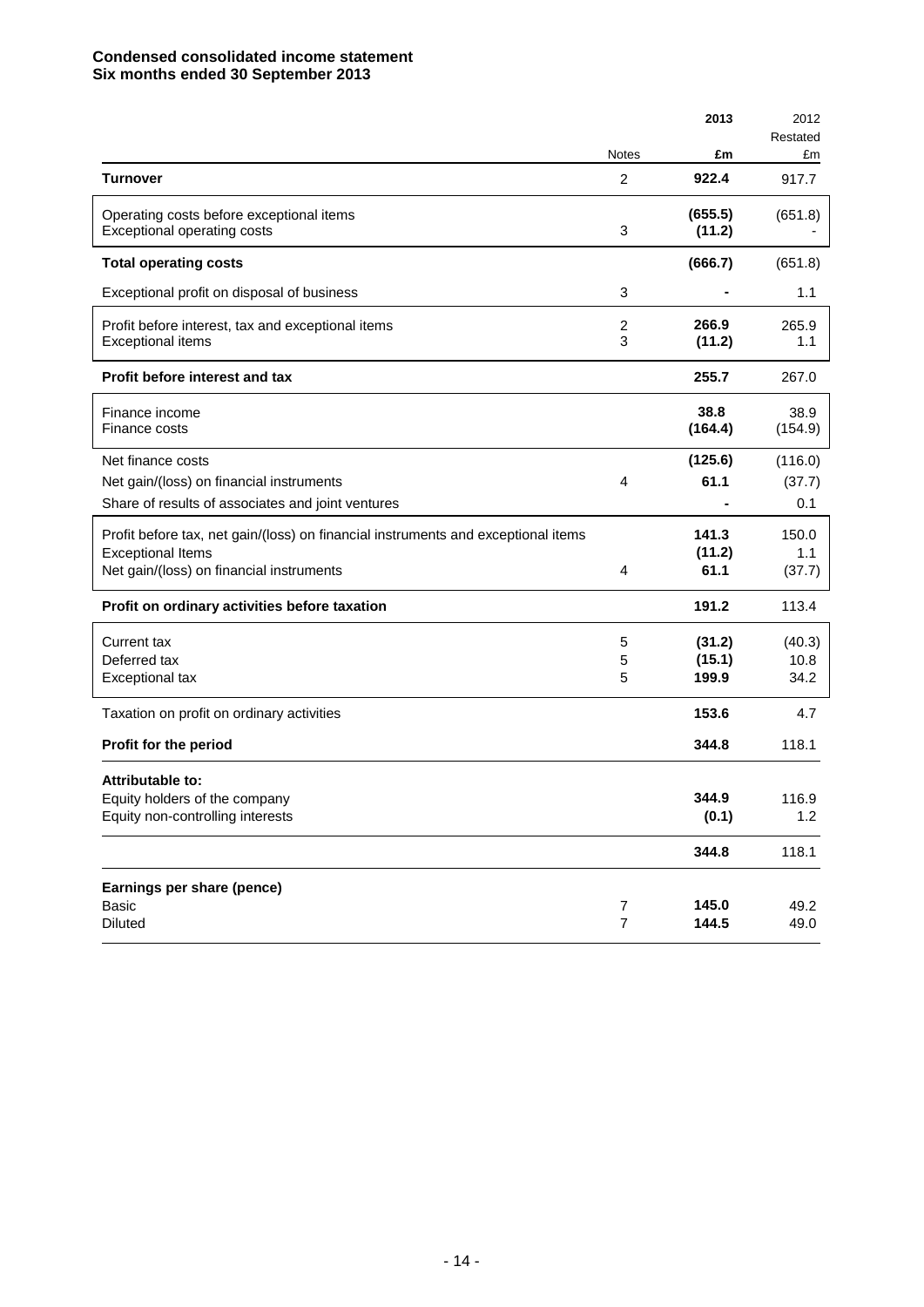### **Condensed consolidated statement of comprehensive income Six months ended 30 September 2013**

|                                                                               | 2013   | 2012           |
|-------------------------------------------------------------------------------|--------|----------------|
|                                                                               | £m     | Restated<br>£m |
| Profit for the period                                                         | 344.8  | 118.1          |
| Other comprehensive income                                                    |        |                |
| Items that will not be reclassified to the income statement:                  |        |                |
| Net actuarial gains on defined benefit pension schemes                        | 21.5   | 33.4           |
| Tax on net actuarial gains                                                    | (4.3)  | (7.8)          |
| Deferred tax arising on change of rate                                        | (12.2) | (0.8)          |
|                                                                               | 5.0    | 24.8           |
| Items that may be reclassified to the income statement:                       |        |                |
| Gain/(loss) on cash flow hedges                                               | 16.1   | (38.3)         |
| Deferred tax on gain/loss on cash flow hedges                                 | (3.2)  | 8.8            |
| Amounts on cash flow hedges transferred to the income statement in the period | 1.8    | 1.9            |
| Deferred tax on transfers to income statement                                 | (0.4)  | (0.4)          |
| Exchange movement on translation of overseas results and net assets           | (8.1)  | (2.0)          |
|                                                                               | 6.2    | (30.0)         |
| Other comprehensive income for the period                                     | 11.2   | (5.2)          |
| Total comprehensive income for the period                                     | 356.0  | 112.9          |
| Attributable to:                                                              |        |                |
| Owners of the company                                                         | 356.8  | 111.8          |
| Non-controlling interests                                                     | (0.8)  | 1.1            |
|                                                                               | 356.0  | 112.9          |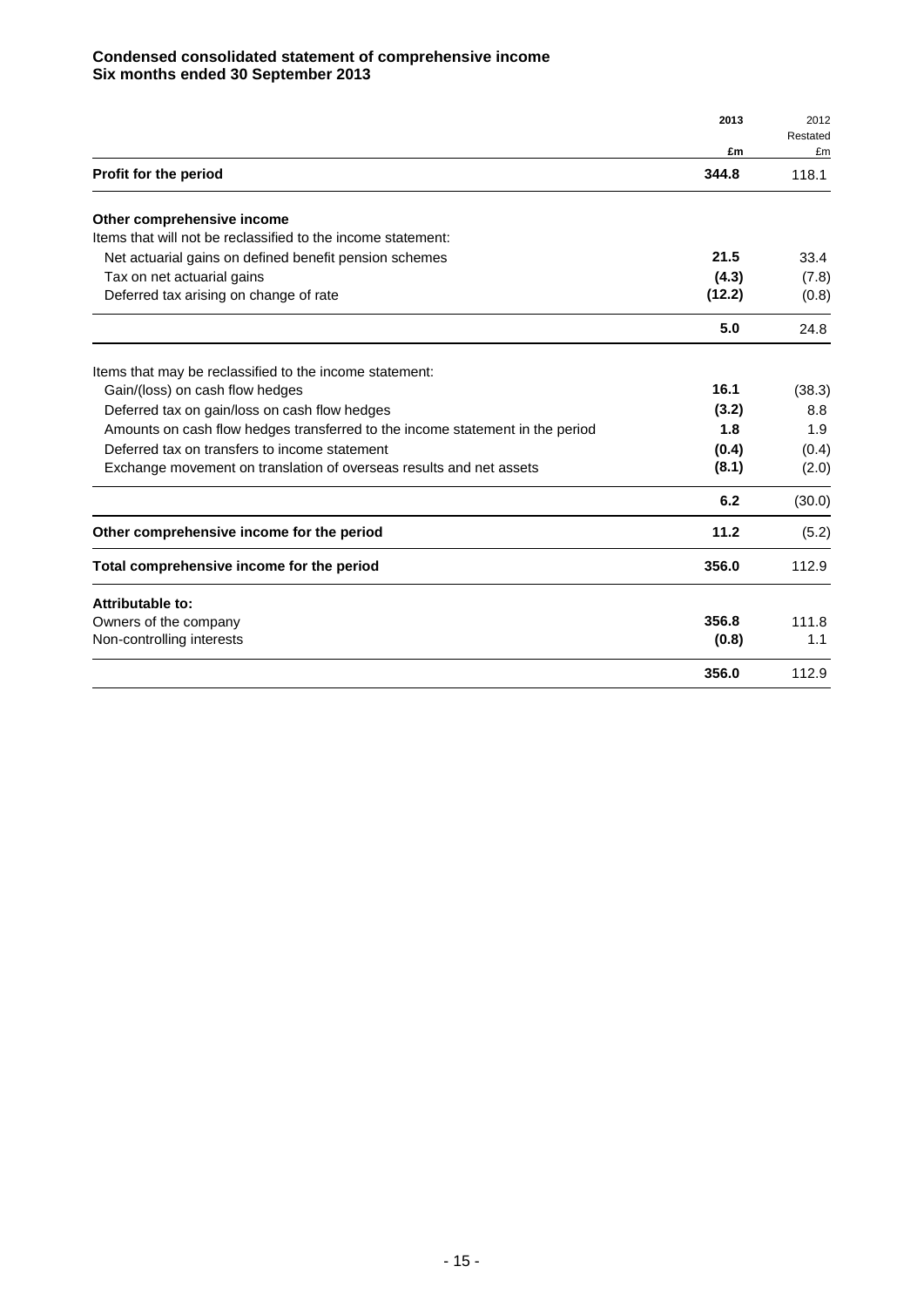| Non-<br>controlling<br>interests<br>£m | Total<br>equity |
|----------------------------------------|-----------------|
|                                        | £m              |
| 7.9                                    | 981.4           |
| 1.2                                    | 118.1<br>(38.3) |
|                                        | 8.8             |
|                                        | 1.9             |
|                                        | (0.4)           |
| (0.1)                                  | (2.0)           |
|                                        | 33.4            |
|                                        | (7.8)           |
|                                        | (0.8)           |
| 1.1                                    | 112.9           |
|                                        | 6.3             |
|                                        | 2.9             |
|                                        | (1.4)           |
|                                        | 0.8             |
|                                        | 0.1             |
| (0.5)                                  | (250.4)         |
|                                        |                 |
|                                        |                 |

| At 1 April 2013                                                    | 233.3 | 89.7 | 72.3  | 437.9   | 833.2   | 10.8  | 844.0   |
|--------------------------------------------------------------------|-------|------|-------|---------|---------|-------|---------|
| Profit for the period                                              |       |      |       | 344.9   | 344.9   | (0.1) | 344.8   |
| Gain on cashflow hedges                                            |       |      | 16.1  |         | 16.1    |       | 16.1    |
| Deferred tax on gain on cashflow<br>hedges                         |       |      | (3.2) |         | (3.2)   |       | (3.2)   |
| Amounts on cash flow hedges<br>transferred to the income statement |       |      | 1.8   |         | 1.8     |       | 1.8     |
| Deferred tax on transfers to the income<br>statement               |       |      | (0.4) |         | (0.4)   |       | (0.4)   |
| Exchange movement on translation of                                |       |      |       |         |         |       |         |
| overseas results and net assets                                    |       |      | (7.4) |         | (7.4)   | (0.7) | (8.1)   |
| Net actuarial gains                                                |       |      |       | 21.5    | 21.5    |       | 21.5    |
| Tax on net actuarial gains                                         |       |      |       | (4.3)   | (4.3)   |       | (4.3)   |
| Deferred tax arising from rate change                              |       |      |       | (12.2)  | (12.2)  |       | (12.2)  |
| Total comprehensive income for the                                 |       |      |       |         |         |       |         |
| period                                                             |       |      | 6.9   | 349.9   | 356.8   | (0.8) | 356.0   |
| Share options and LTIPs                                            |       |      |       |         |         |       |         |
| - proceeds from shares issued                                      | 0.6   | 4.3  |       |         | 4.9     |       | 4.9     |
| - value of employees' services                                     |       |      |       | 2.8     | 2.8     |       | 2.8     |
| - free shares issued                                               |       |      |       | (2.9)   | (2.9)   |       | (2.9)   |
| Current tax on share based payments                                |       |      |       | 0.9     | 0.9     |       | 0.9     |
| Deferred tax on share based payments                               |       |      |       | (0.3)   | (0.3)   |       | (0.3)   |
| Dividends paid                                                     |       |      |       | (108.6) | (108.6) | (0.7) | (109.3) |
| At 30 September 2013                                               | 233.9 | 94.0 | 79.2  | 679.7   | 1,086.8 | 9.3   | 1,096.1 |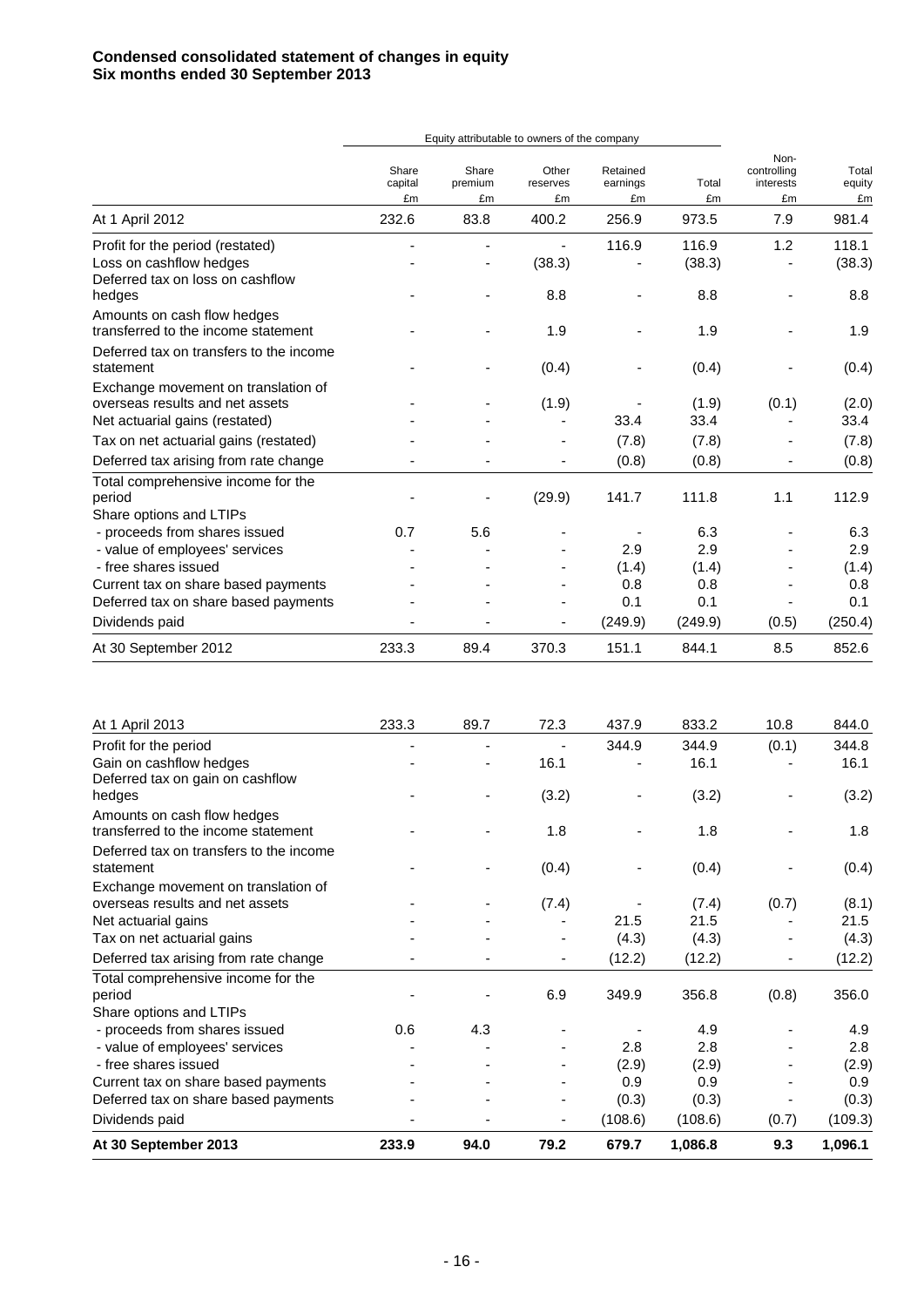### **Condensed consolidated balance sheet At 30 September 2013**

|                                                                         |       | 30<br>September | 31 March     |
|-------------------------------------------------------------------------|-------|-----------------|--------------|
|                                                                         | Notes | 2013            | 2013         |
|                                                                         |       | £m              | £m           |
| <b>Non-current assets</b>                                               |       |                 |              |
| Goodwill                                                                |       | 39.2            | 41.7         |
| Other intangible assets                                                 |       | 89.9            | 99.3         |
| Property, plant and equipment                                           |       | 6,861.7         | 6,760.0      |
| Interests in joint ventures                                             |       | 0.3             | 0.3          |
| Interests in associates                                                 |       | 4.7             | 4.7          |
| Derivative financial instruments<br>Available for sale financial assets |       | 118.5<br>0.1    | 130.1<br>0.1 |
|                                                                         |       | 7,114.4         | 7,036.2      |
| <b>Current assets</b>                                                   |       |                 |              |
| Inventory                                                               |       | 31.1            | 32.1         |
| Trade and other receivables                                             |       | 547.0           | 506.0        |
| Current tax receivable                                                  |       | 55.2            | 40.5         |
| Derivative financial instruments                                        |       | 4.5             | 1.0          |
| Cash and cash equivalents                                               |       | 278.3           | 403.6        |
|                                                                         |       | 916.1           | 983.2        |
| <b>Total assets</b>                                                     |       | 8,030.5         | 8,019.4      |
| <b>Current liabilities</b>                                              |       |                 |              |
| <b>Borrowings</b>                                                       | 8     | (45.4)          | (170.3)      |
| Derivative financial instruments                                        |       | (2.1)           | (0.6)        |
| Trade and other payables                                                |       | (527.6)         | (399.0)      |
| Provisions for liabilities and charges                                  |       | (11.2)          | (11.1)       |
|                                                                         |       | (586.3)         | (581.0)      |
| <b>Non-current liabilities</b>                                          |       |                 |              |
| <b>Borrowings</b>                                                       | 8     | (4, 583.0)      | (4,631.3)    |
| Derivative financial instruments                                        |       | (232.3)         | (309.6)      |
| Trade and other payables                                                |       | (471.1)         | (453.4)      |
| Deferred tax                                                            |       | (665.5)         | (785.8)      |
| Retirement benefit obligations                                          | 9     | (370.2)         | (383.7)      |
| Provisions for liabilities and charges                                  |       | (26.0)          | (30.6)       |
|                                                                         |       | (6,348.1)       | (6, 594.4)   |
| <b>Total liabilities</b>                                                |       | (6,934.4)       | (7, 175.4)   |
| <b>Net assets</b>                                                       |       | 1,096.1         | 844.0        |
| Capital and reserves attributable to the company's equity shareholders  |       |                 |              |
| Called up share capital                                                 | 10    | 233.9           | 233.3        |
| Share premium account                                                   |       | 94.0            | 89.7         |
| Other reserves                                                          |       | 79.2            | 72.3         |
| Retained earnings                                                       |       | 679.7           | 437.9        |
| Equity attributable to the company's equity shareholders                |       | 1,086.8         | 833.2        |
| Non-controlling interests                                               |       | 9.3             | 10.8         |
| <b>Total equity</b>                                                     |       | 1,096.1         | 844.0        |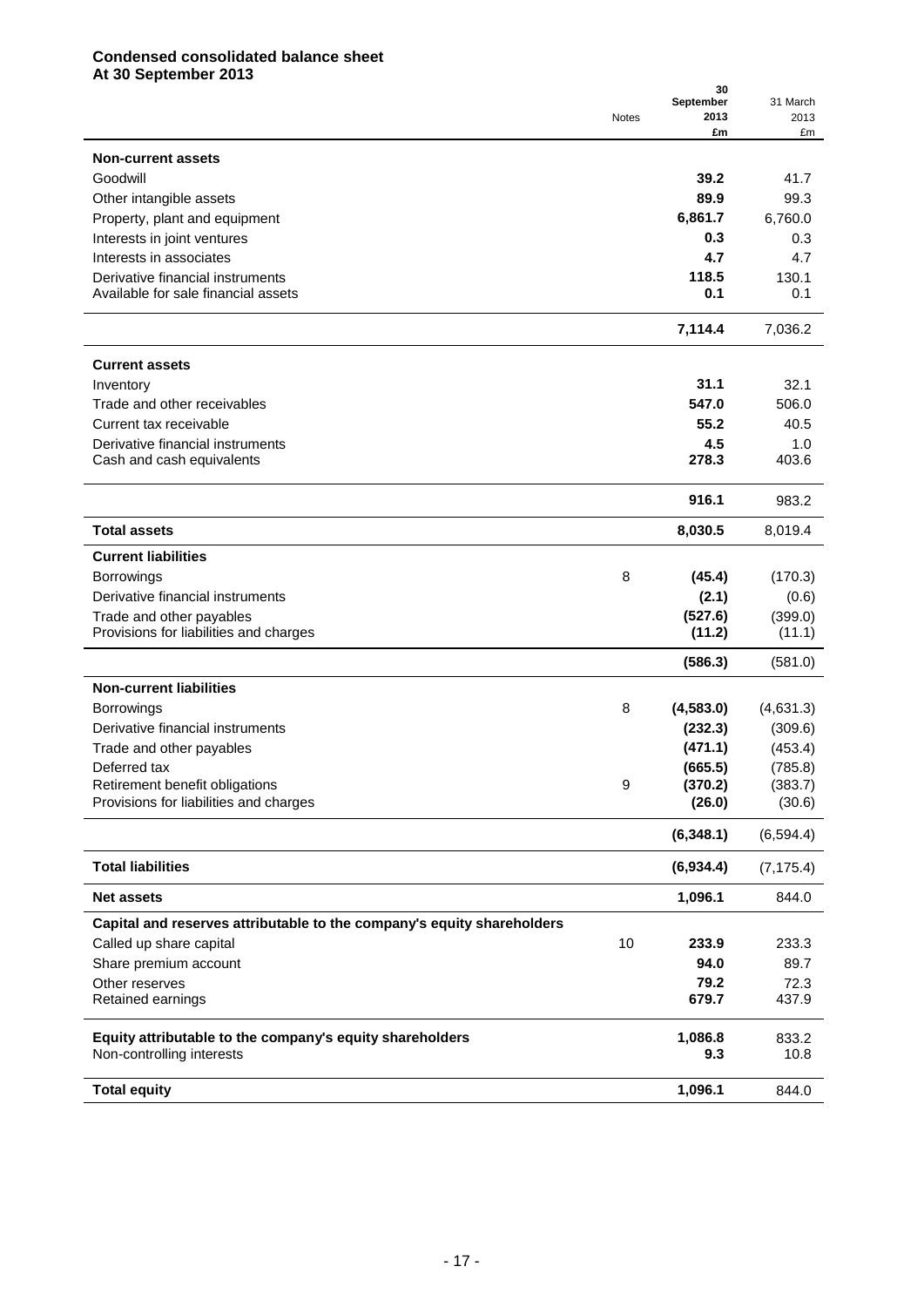### **Condensed consolidated cash flow statement Six months ended 30 September 2013**

|                                                       | Note | 2013<br>£m     | 2012<br>£m      |
|-------------------------------------------------------|------|----------------|-----------------|
| Cash generated from operations<br>Tax paid            | 11   | 432.0<br>(1.1) | 451.3<br>(18.5) |
| Net cash generated from operating activities          |      | 430.9          | 432.8           |
| <b>Investing activities</b>                           |      |                |                 |
| Interest received                                     |      | 3.2            | 3.2             |
| Net cash inflow from sale of business                 |      |                | 2.0             |
| Proceeds on disposal of property, plant and equipment |      | 8.6            | 1.3             |
| Purchases of intangible assets                        |      | (6.8)          | (10.4)          |
| Purchases of property, plant and equipment            |      | (216.7)        | (187.4)         |
| Contributions and grants received                     |      | 11.3           | 12.1            |
| Net cash used in investing activities                 |      | (200.4)        | (179.2)         |
| <b>Financing activities</b>                           |      |                |                 |
| Interest paid                                         |      | (77.5)         | (76.4)          |
| Closed out swap                                       |      |                | (13.0)          |
| Dividends paid to shareholders of the parent          |      | (108.6)        | (249.9)         |
| Dividends paid to non-controlling interests           |      | (0.7)          | (0.5)           |
| Repayments of borrowings                              |      | (169.3)        | (141.0)         |
| New loans raised                                      |      | 1.0            | 174.0           |
| <b>Issues of shares</b>                               |      | 4.8            | 6.3             |
| Redemption of preference shares                       |      | (1.0)          |                 |
| Purchase of own shares                                |      | (2.9)          | (1.4)           |
| Net cash used in financing activities                 |      | (354.2)        | (301.9)         |
| Decrease in cash and cash equivalents                 |      | (123.7)        | (48.3)          |
| Net cash and cash equivalents at beginning of period  |      | 403.2          | 294.7           |
| Effect of foreign exchange rates                      |      | (1.3)          | (0.7)           |
| Net cash and cash equivalents at end of period        |      | 278.2          | 245.7           |
| Net cash and cash equivalents                         |      |                |                 |
| Cash and cash equivalents                             |      | 278.3          | 246.6           |
| <b>Bank overdrafts</b>                                |      | (0.1)          | (0.9)           |
|                                                       |      | 278.2          | 245.7           |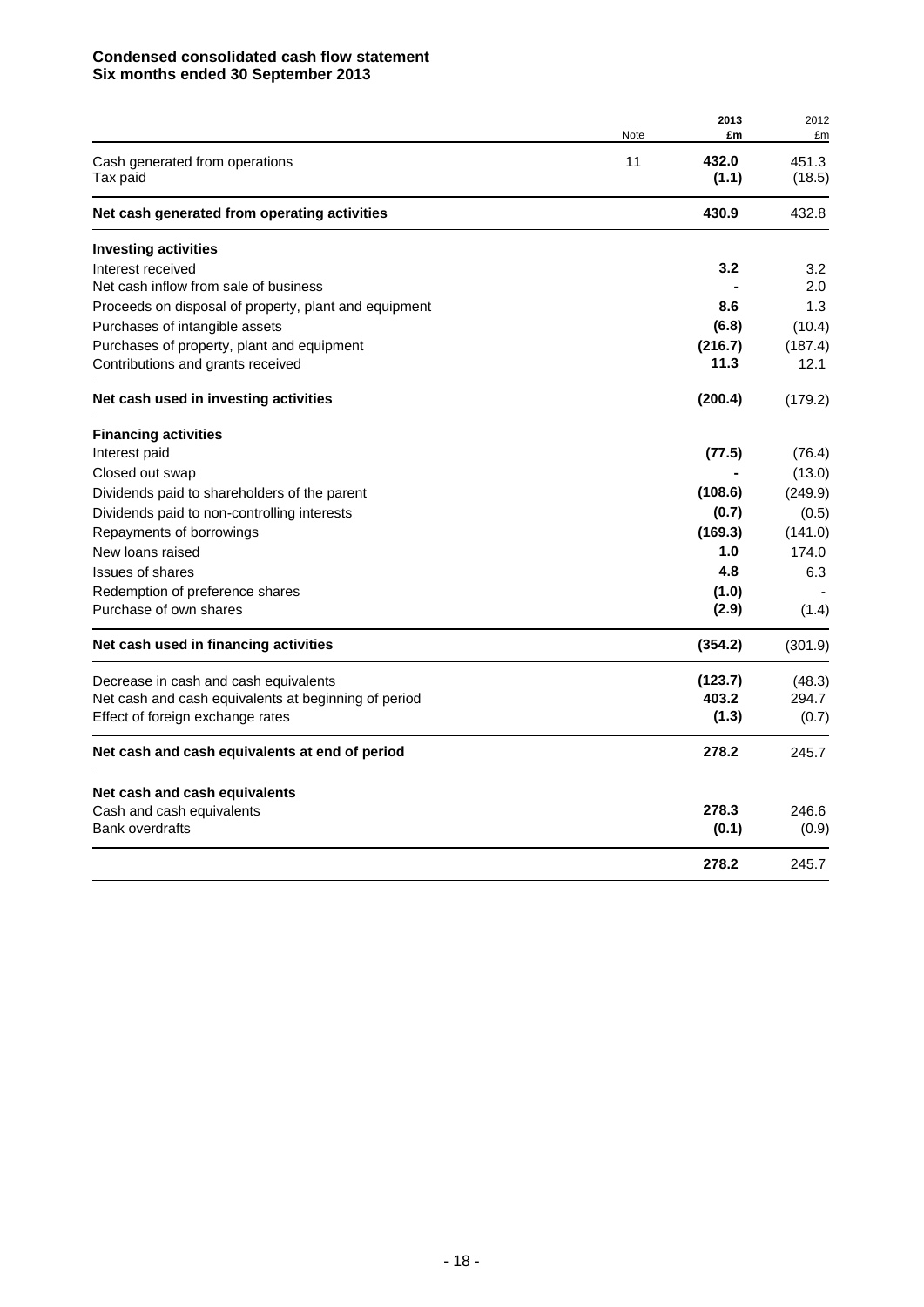#### **1 General information**

The interim report has been prepared in accordance with the recognition and measurement criteria of IFRS and the disclosure requirements of the Listing Rules.

The information for the year ended 31 March 2013 does not constitute statutory accounts within the meaning of section 434 of the Companies Act 2006. A copy of the statutory accounts for that year prepared under IFRS has been delivered to the Registrar of Companies. The auditor's report on those accounts was unqualified, did not draw attention to any matters by way of emphasis and did not contain a statements under section 498 (2) or (3) of the Companies Act 2006.

#### **Accounting policies**

The interim financial information has been prepared on the going concern basis using accounting policies consistent with International Financial Reporting Standards and in accordance with IAS 34 "Interim Financial Reporting" as adopted by the European Union. The same accounting policies, presentation and methods of computation are followed in the interim financial information as applied in the group's annual financial statements for the year ended 31 March 2013 except as outlined below.

The group has adopted the provisions of IAS 19 'Employee benefits' (revised). As well as requiring additional disclosures in the group's financial statements for the year ending 31 March 2014, the revised standard changes the method of calculating the net finance cost on defined benefit pension schemes. Previously the discount rate used to calculate the scheme's liabilities was applied to the liabilities and the expected return on the scheme's assets was applied to the assets. Under the revised standard the discount rate is applied to the net deficit. The net impact of this change is as follows:

| Six months ended 30 September                 | 2013<br>£m     | 2012<br>£m     |
|-----------------------------------------------|----------------|----------------|
| Profit for the period                         |                |                |
| Operating profit<br>Net finance cost          | (1.6)<br>(8.3) | (1.3)<br>(6.2) |
| Decrease in profit before tax for the period  | (9.9)          | (7.5)          |
| Deferred tax                                  | 2.3            | 1.8            |
| Decrease in profit for the period             | (7.6)          | (5.7)          |
| Other comprehensive income                    |                |                |
| Net actuarial gains<br>Tax on actuarial gains | 9.9<br>(2.3)   | 7.5<br>(1.8)   |
| Decrease in other comprehensive loss          | 7.6            | 5.7            |
| Impact on net assets                          |                |                |

The group has adopted IFRS 13 'Fair value measurement'. This standard sets out the approach to determining fair values in financial statements. The standard requires the group to take account of its own credit risk in determining the fair value of financial liabilities in its financial statements. The standard is applied prospectively and hence has no impact on amounts previously recognised. In the current period the fair value of derivative financial liabilities and the gain on financial instruments was £9.8 million higher as a result of the adoption of the standard. Following adoption of the standard the group has reviewed and amended its methodology for calculating the fair value of debt. If this methodology had been adopted at the previous year end the fair value of debt disclosed would have been £190 million lower.

The impacts of these changes on basic and diluted earnings per share are shown in note 7.

#### **Going concern**

The group is funded for its investment and cash flow needs for the next two years. After making enquiries the directors have a reasonable expectation that the group has adequate resources to continue in operational existence for the foreseeable future and hence the interim financial information has been prepared on a going concern basis.

#### **Seasonality**

The group's businesses are not seasonal in nature.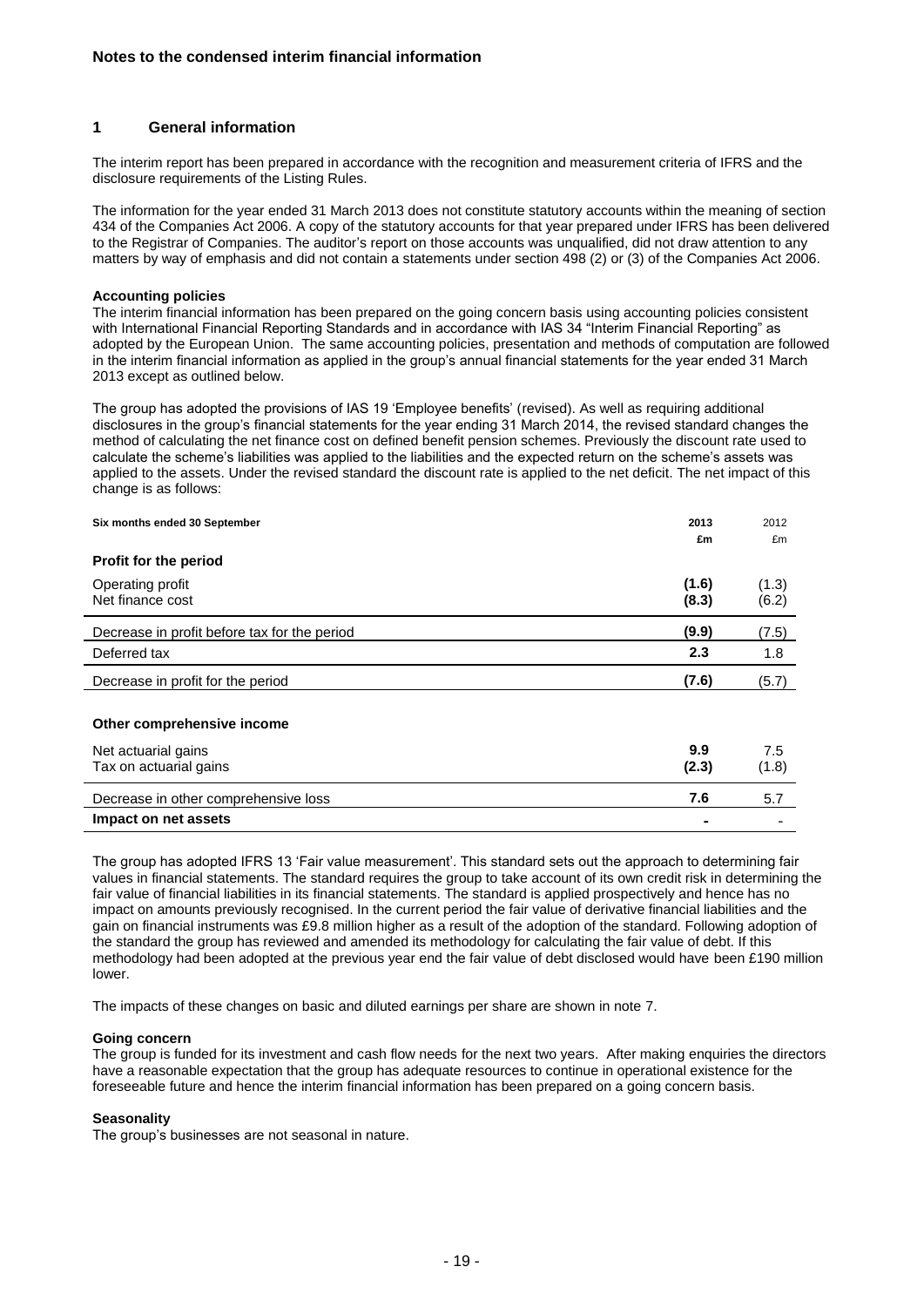### **2 Segmental analysis**

The group is organised into two main business segments:

Severn Trent Water: Provides water and waste water services to domestic and commercial customers in England and Wales.

Severn Trent Services: Provides services and products associated with water, waste water and contaminated land principally in the US, UK and Europe.

| Six months ended 30 September                     |                              | 2013                                   | 2012                  |                                 |
|---------------------------------------------------|------------------------------|----------------------------------------|-----------------------|---------------------------------|
|                                                   | <b>Severn Trent</b><br>Water | <b>Severn Trent</b><br><b>Services</b> | Severn Trent<br>Water | Severn Trent<br><b>Services</b> |
|                                                   |                              |                                        |                       | Restated                        |
|                                                   | £m                           | £m                                     | £m                    | £m                              |
| External sales                                    | 774.0                        | 147.5                                  | 760.6                 | 156.4                           |
| Inter-segment sales                               | 0.6                          | 0.5                                    | 0.4                   | 5.7                             |
| <b>Total sales</b>                                | 774.6                        | 148.0                                  | 761.0                 | 162.1                           |
| Profit before interest, tax and exceptional items | 269.5                        | 1.6                                    | 267.8                 | 4.1                             |
| Exceptional items (note 3)                        | 7.1                          | 0.4                                    |                       | 1.1                             |
| Profit before interest and tax                    | 276.6                        | 2.0                                    | 267.8                 | 5.2                             |

The reportable segments' external turnover is reconciled to group turnover as follows:

| Six months ended 30 September | 2013<br>£m | 2012<br>£m |
|-------------------------------|------------|------------|
| Severn Trent Water            | 774.0      | 760.6      |
| <b>Severn Trent Services</b>  | 147.5      | 156.4      |
| Corporate and other           | 0.9        | 0.7        |
|                               | 922.4      | 917.7      |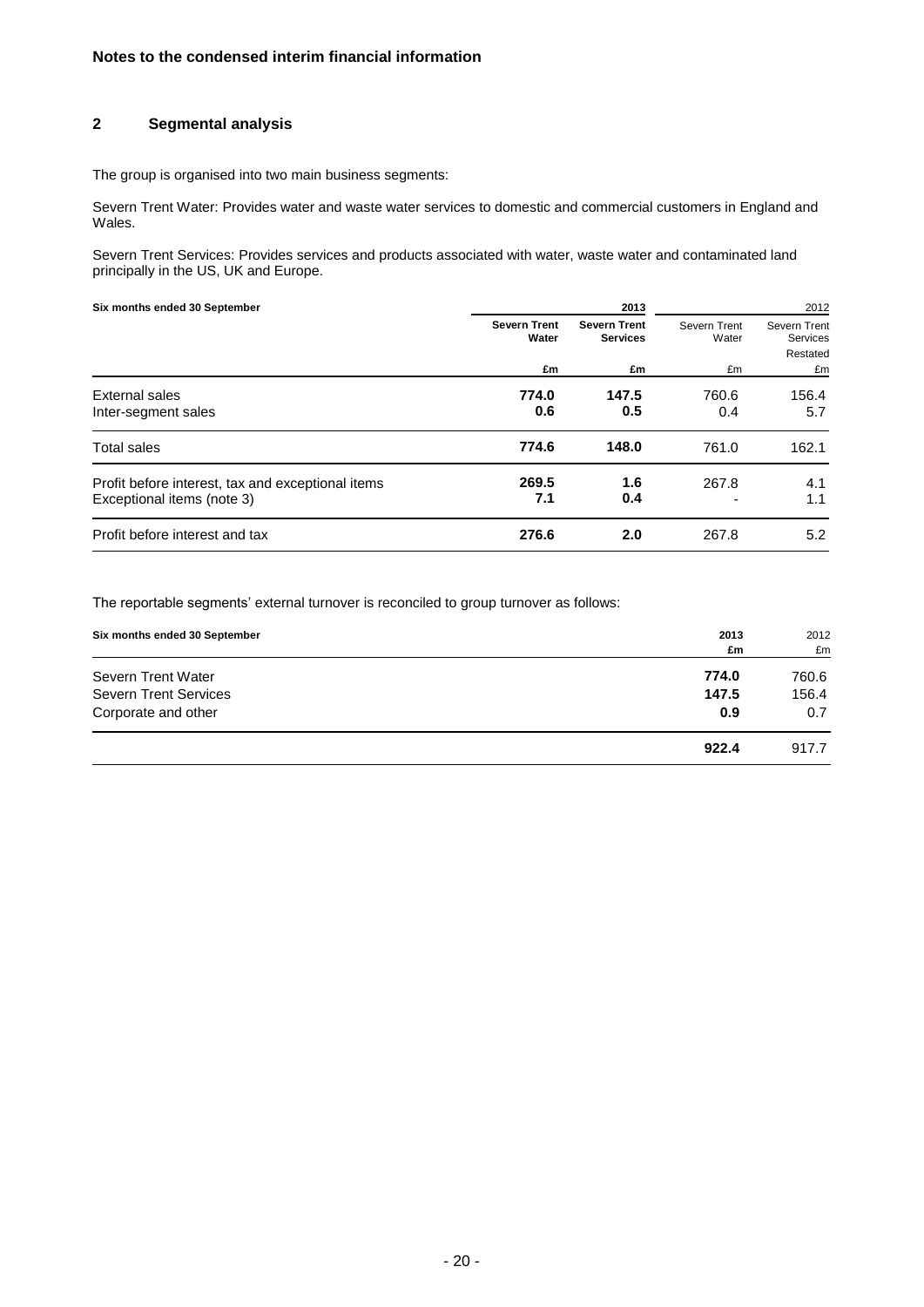### **2 Segmental analysis (continued)**

Segmental underlying PBIT is reconciled to the group's profit before tax and discontinued operations as follows:

| Six months ended 30 September                     | 2013    | 2012<br>Restated |
|---------------------------------------------------|---------|------------------|
|                                                   | £m      | £m               |
| Underlying PBIT:                                  |         |                  |
| Severn Trent Water                                | 269.5   | 267.8            |
| <b>Severn Trent Services</b>                      | 1.6     | 4.1              |
| Corporate and other costs                         | (5.5)   | (7.2)            |
| Consolidation adjustments                         | 1.3     | 1.2              |
| Group underlying PBIT                             | 266.9   | 265.9            |
| Exceptional items:                                |         |                  |
| Severn Trent Water                                | 7.1     |                  |
| <b>Severn Trent Services</b>                      | 0.4     | 1.1              |
| Corporate and other costs                         | (18.7)  |                  |
| Share of results of associates and joint ventures |         | 0.1              |
| Net finance costs                                 | (125.6) | (116.0)          |
| Net gain/(loss) on financial instruments          | 61.1    | (37.7)           |
| Profit before tax and discontinued operations     | 191.2   | 113.4            |

The segmental analysis of capital employed was as follows:

|                                                 | 30 September 2013            |                                        |                       | 31 March 2013                   |
|-------------------------------------------------|------------------------------|----------------------------------------|-----------------------|---------------------------------|
|                                                 | <b>Severn Trent</b><br>Water | <b>Severn Trent</b><br><b>Services</b> | Severn Trent<br>Water | Severn Trent<br><b>Services</b> |
|                                                 | £m                           | £m                                     | £m                    | £m                              |
| Operating assets                                | 7,341.5                      | 169.2                                  | 7,218.7               | 173.1                           |
| Goodwill                                        | 1.3                          | 39.2                                   | 1.3                   | 41.7                            |
| Interests in joint ventures and associates      | 0.1                          | 4.8                                    | 0.1                   | 4.9                             |
| Segment assets<br>Segment operating liabilities | 7,342.9<br>(1, 276.3)        | 213.2<br>(81.2)                        | 7,220.1<br>(1, 137.4) | 219.7<br>(94.0)                 |
| Capital employed                                | 6,066.6                      | 132.0                                  | 6,082.7               | 125.7                           |

Operating assets comprise other intangible assets, property, plant and equipment, inventory, trade and other receivables and assets held for sale.

Operating liabilities comprise trade and other payables, retirement benefit obligations, provisions and liabilities associated with assets held for sale.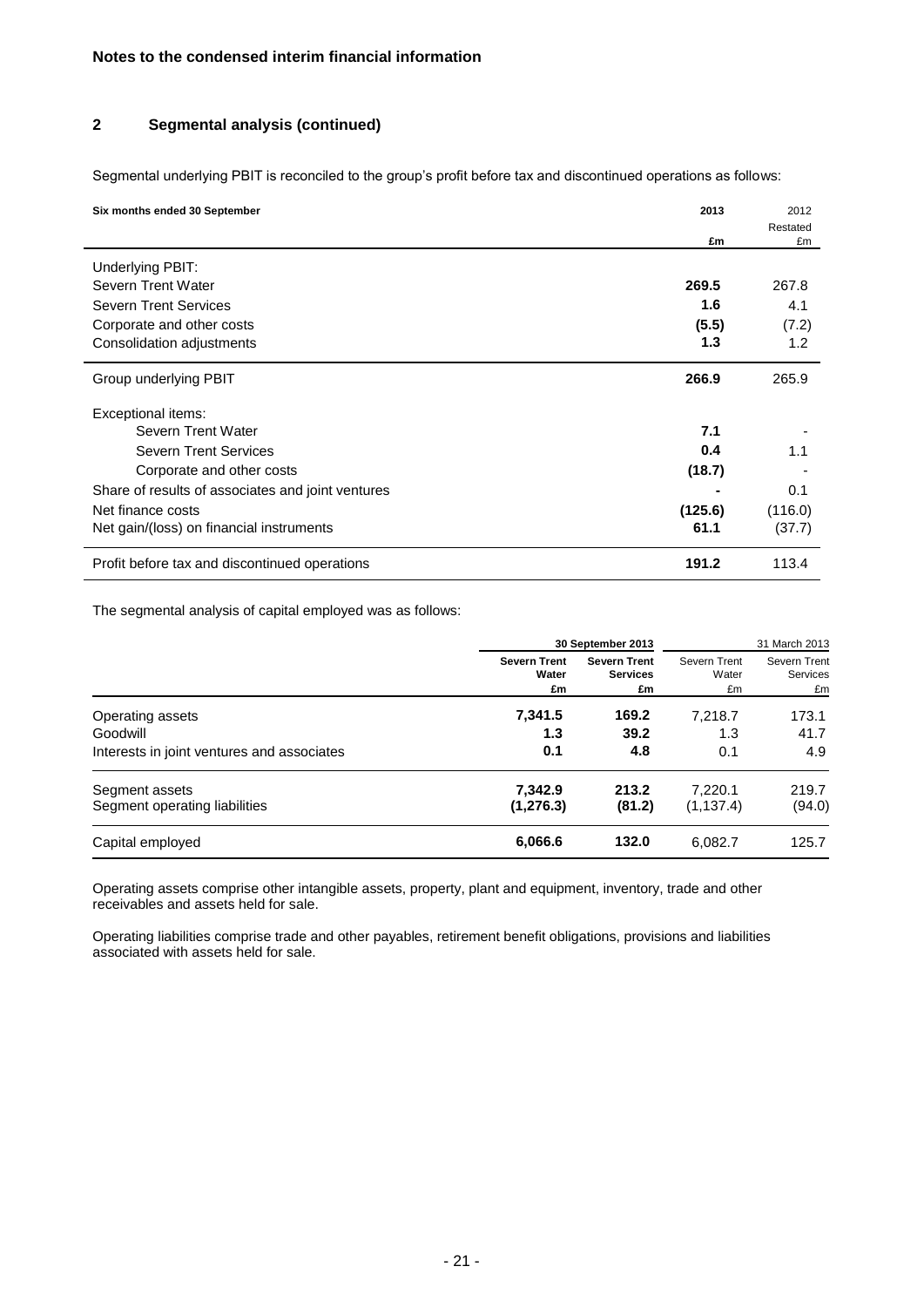### **3 Exceptional items before tax**

The group classifies items of income or expenditure as exceptional if individually or, if of a similar type, in aggregate they should, in the opinion of the directors, be disclosed by virtue of their size or nature if the financial statements are to give a true and fair view. In this context materiality is assessed at the segment level.

| Six months ended 30 September                   | 2013  | 2012  |
|-------------------------------------------------|-------|-------|
|                                                 | £m    | £m    |
| <b>Severn Trent Water</b>                       |       |       |
| Profit on disposal of fixed assets              | (7.1) |       |
| <b>Severn Trent Services</b>                    |       |       |
| Restructuring costs                             | 0.8   |       |
| Release of provision for commercial dispute     | (1.2) |       |
|                                                 | (0.4) |       |
| <b>Corporate and Other</b>                      |       |       |
| Professional fees related to LongRiver proposal | 18.7  |       |
| <b>Total exceptional operating costs</b>        | 11.2  |       |
| Exceptional profit on disposal of business      |       | (1.1) |
| <b>Exceptional items before tax</b>             | 11.2  | (1.1) |

### **4 Net gain/(loss) on financial instruments**

| Six months ended 30 September                                                        | 2013<br>£m | 2012<br>£m |
|--------------------------------------------------------------------------------------|------------|------------|
| (Loss)/gain on cross currency swaps used as hedging instruments in fair value hedges | (15.1)     | 4.2        |
| Gain/(loss) arising on adjustment for foreign currency debt in fair value hedges     | 13.5       | (6.1)      |
| Exchange gain on other loans                                                         | 12.2       | 21.9       |
| Loss on cash flow hedges transferred from equity                                     | (1.8)      | (1.9)      |
| Gain/(loss) arising on swaps where hedge accounting is not applied                   | 52.3       | (55.8)     |
|                                                                                      | 61.1       | (37.7)     |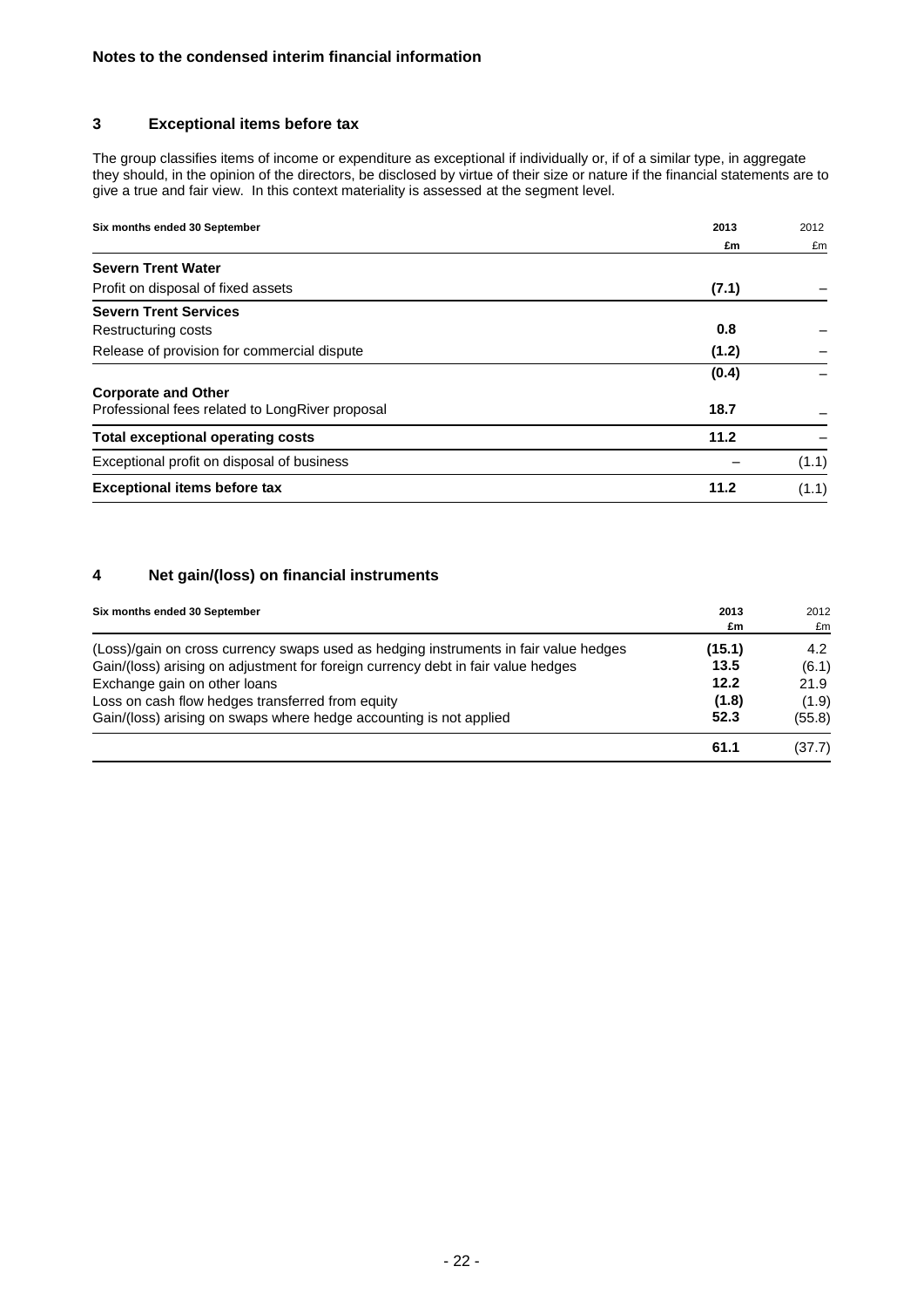#### **5 Tax**

| Six months ended 30 September                                  |               |                                 | 2013    | 2012           |
|----------------------------------------------------------------|---------------|---------------------------------|---------|----------------|
|                                                                | <b>Before</b> | exceptional tax Exceptional tax | Total   | Total          |
|                                                                | £m            | £m                              | £m      | Restated<br>£m |
| <b>Current tax</b>                                             |               |                                 |         |                |
| Current year                                                   | 31.2          |                                 | 31.2    | 40.3           |
| Prior years                                                    |               | (44.0)                          | (44.0)  |                |
| <b>Total current tax</b>                                       | 31.2          | (44.0)                          | (12.8)  | 40.3           |
| Deferred tax                                                   |               |                                 |         |                |
| Origination and reversal of temporary differences - current    |               |                                 |         |                |
| year                                                           | 15.1          |                                 | 15.1    | (10.8)         |
| Origination and reversal of temporary differences - prior year |               | (41.1)                          | (41.1)  |                |
| Exceptional credit arising from rate change                    | -             | (114.8)                         | (114.8) | (34.2)         |
| <b>Total deferred tax</b>                                      | 15.1          | (155.9)                         | (140.8) | (45.0)         |
|                                                                | 46.3          | (199.9)                         | (153.6) | (4.7)          |

Before the exceptional tax credit, income tax for the period is charged in the income statement at 24.2% (six months ended 30 September 2012: charged at 26.0%), representing the best estimate of the average annual effective income tax rate expected for the full year applied to the pre tax income of the six month period.

The effective rate of current tax, excluding prior year charges and current tax on exceptional items and on financial instruments, calculated on profit before tax, exceptional items and net loss on financial instruments was 21.4% (2012: 29.1%).

There was an exceptional current tax credit in the period of £44.0 million, reflecting the anticipated refund of overpayment of tax in prior periods as HMRC has now agreed that certain capital expenditure within our water and waste water treatment works is eligible for capital allowances as plant and machinery.

This also resulted in an exceptional deferred tax credit of £41.1 million.

Current tax credits of £0.9 million and deferred tax charges of £8.2 million have been taken to reserves in the period.

The Finance Act 2013 was enacted in the period and implemented a reduction in the corporation tax rate from 23% to 21% with effect from 1 April 2014 and then to 20% with effect from 1 April 2015. The impact of these rate reductions on the deferred tax provision have been reflected in these financial statements and have resulted in a deferred tax credit of £114.8 million in the income statement and a deferred tax charge of £12.3 million in reserves.

### **6 Dividends**

Amounts recognised as distributions to equity holders in the period:

| Six months ended 30 September              | 2013            |                |                 |       |  | 2012 |  |
|--------------------------------------------|-----------------|----------------|-----------------|-------|--|------|--|
|                                            | Pence per share | £m             | Pence per share | £m    |  |      |  |
| Final dividend for the year ended 31 March | 45.51           | 108.6          | 42.06           | 100.0 |  |      |  |
| Special dividend                           | $\blacksquare$  | $\blacksquare$ | 63.00           | 149.9 |  |      |  |
|                                            | 45.51           | 108.6          | 105.06          | 249.9 |  |      |  |

The proposed interim dividend of 32.16p per share (2012: 30.34p per share) was approved by the board on 25 November 2013 and has not been included as a liability as at 30 September 2013.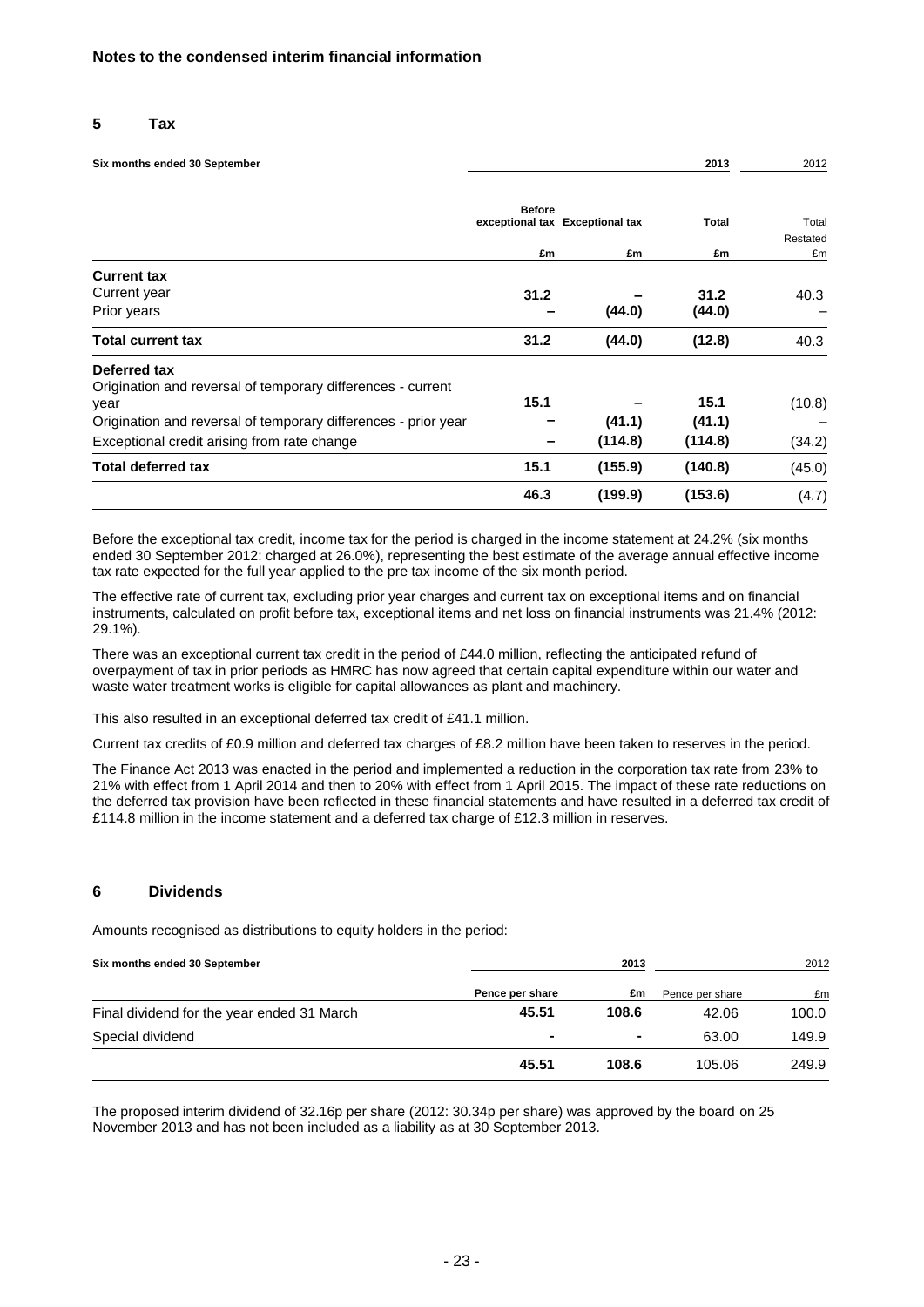### **7 Earnings per share**

#### **a) Basic and diluted earnings per share**

Basic earnings per share is calculated by dividing the earnings attributable to ordinary shareholders by the weighted average number of ordinary shares in issue during the period, excluding those held in the Severn Trent Employee Share Ownership Trust which are treated as cancelled.

For diluted earnings per share, the weighted average number of ordinary shares in issue is adjusted to assume conversion of all potentially dilutive ordinary shares. These represent share options granted to employees where the exercise price is less than the average market price of the company's shares during the period and LTIP awards to the extent that the vesting conditions have been satisfied at the balance sheet date. Potential ordinary shares which would reduce a loss per share are not considered to be dilutive and hence in these circumstances diluted loss per share is equal to basic loss per share.

The calculation of basic and diluted earnings per share is based on the following data:

#### **Earnings**

| Six months ended 30 September                                                            | 2013      | 2012           |
|------------------------------------------------------------------------------------------|-----------|----------------|
|                                                                                          | £m        | Restated<br>£m |
| Earnings for the purpose of basic and diluted earnings per share being:                  |           |                |
| Profit for the period attributable to the equity holders of the company                  | 344.9     | 116.9          |
| Number of shares                                                                         |           |                |
| Six months ended 30 September                                                            | 2013<br>m | 2012<br>m      |
| Weighted average number of ordinary shares for the purpose of basic earnings per share   | 237.8     | 237.7          |
| Effect of dilutive potential ordinary shares:<br>Share options and LTIPs                 | 0.9       | 1.1            |
| Weighted average number of ordinary shares for the purpose of diluted earnings per share | 238.7     | 238.8          |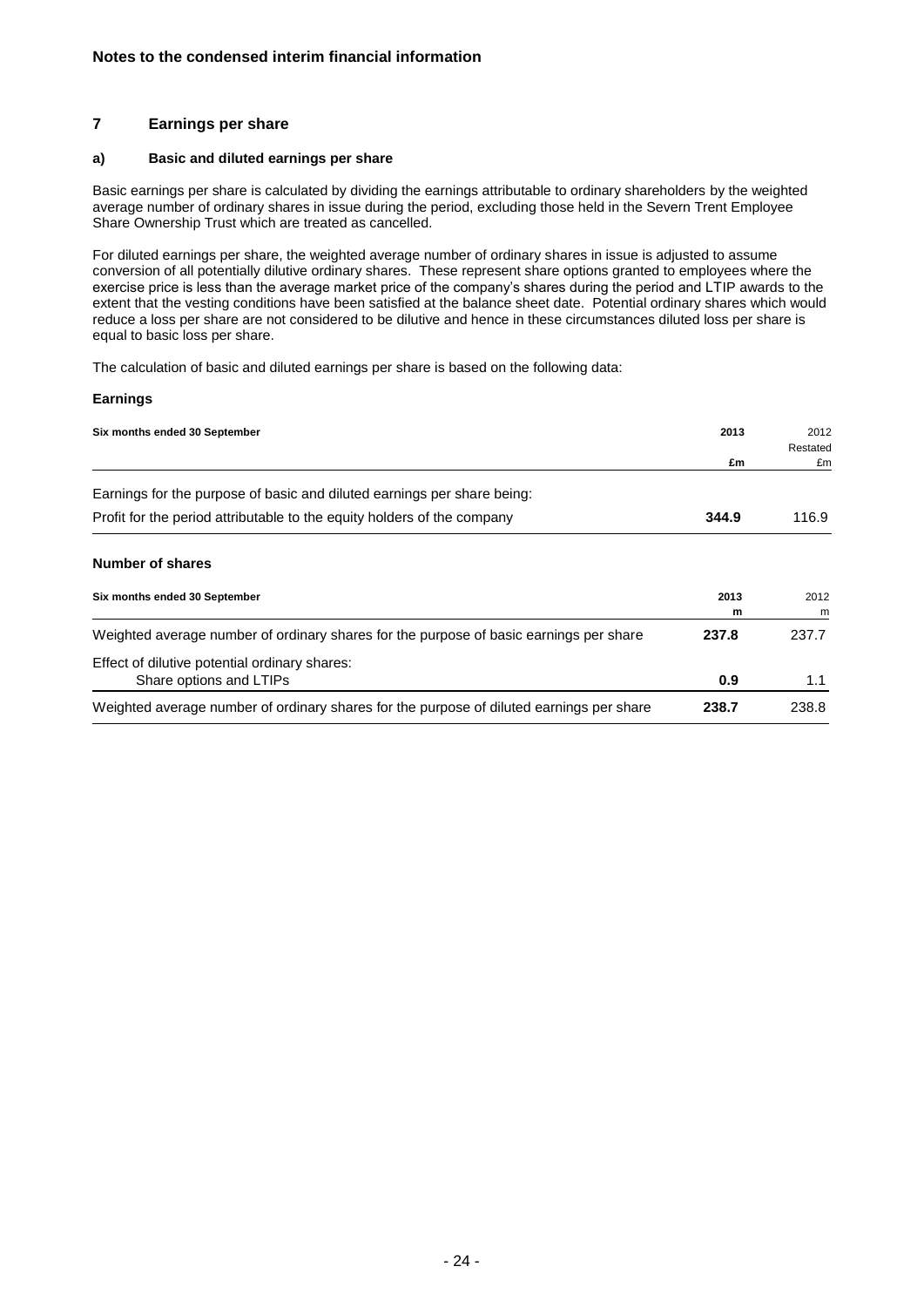### **Notes to the condensed interim financial information**

### **7 Earnings per share (continued)**

#### **b) Adjusted earnings per share**

| Six months ended 30 September       | 2013  | 2012<br>Restated |
|-------------------------------------|-------|------------------|
|                                     | Pence | Pence            |
| Adjusted basic earnings per share   | 46.7  | 45.8             |
| Adjusted diluted earnings per share | 46.5  | 45.6             |

Adjusted earnings per share figures exclude the effects of exceptional items, net gain/(loss) on financial instruments, current tax on exceptional items and on financial instruments and deferred tax in both 2013 and 2012. The directors consider that the adjusted figures provide a useful additional indicator of performance. The denominators used in the calculations of adjusted basic and diluted earnings per share are the same as those used in the unadjusted figures set out above.

The adjustments to earnings are as follows:

#### **Adjustments to earnings**

| Six months ended 30 September                                             | 2013    | 2012<br>Restated |
|---------------------------------------------------------------------------|---------|------------------|
|                                                                           | £m      | £m               |
| Earnings for the purpose of basic and diluted earnings per share          | 344.9   | 116.9            |
| Adjustments for:                                                          |         |                  |
| Exceptional items before tax                                              | 11.2    | (1.1)            |
| Current tax on exceptional items                                          | 0.8     | 0.3              |
| Net gain/(loss) on financial instruments                                  | (61.1)  | 37.7             |
| Current tax on financial instruments                                      | 0.1     | (3.6)            |
| Exceptional current tax                                                   | (44.0)  |                  |
| Deferred tax                                                              | (140.9) | (41.4)           |
| Earnings for the purpose of adjusted basic and diluted earnings per share | 111.0   | 108.8            |

### **c) Impact of changes in accounting policy**

#### **Basic earnings per share**

| Six months ended 30 September                                 | 2013          | 2012          |
|---------------------------------------------------------------|---------------|---------------|
|                                                               | Pence         | Pence         |
| Basic earnings per share under previous accounting policies   | 144.3         | 51.6          |
| Impact of IAS 19 revised                                      | (3.2)         | (2.4)         |
| Impact of change in valuation of derivative liabilities       | 3.9           |               |
| Basic earnings per share under revised accounting policies    | 145.0         | 49.2          |
| Six months ended 30 September                                 | 2013<br>Pence | 2012<br>Pence |
| Diluted earnings per share under previous accounting policies | 143.8         | 51.3          |
| Impact of IAS 19 revised                                      | (3.2)         | (2.3)         |
| Impact of change in valuation of derivative liabilities       | 3.9           |               |
| Diluted earnings per share under revised accounting policies  | 144.5         | 49.0          |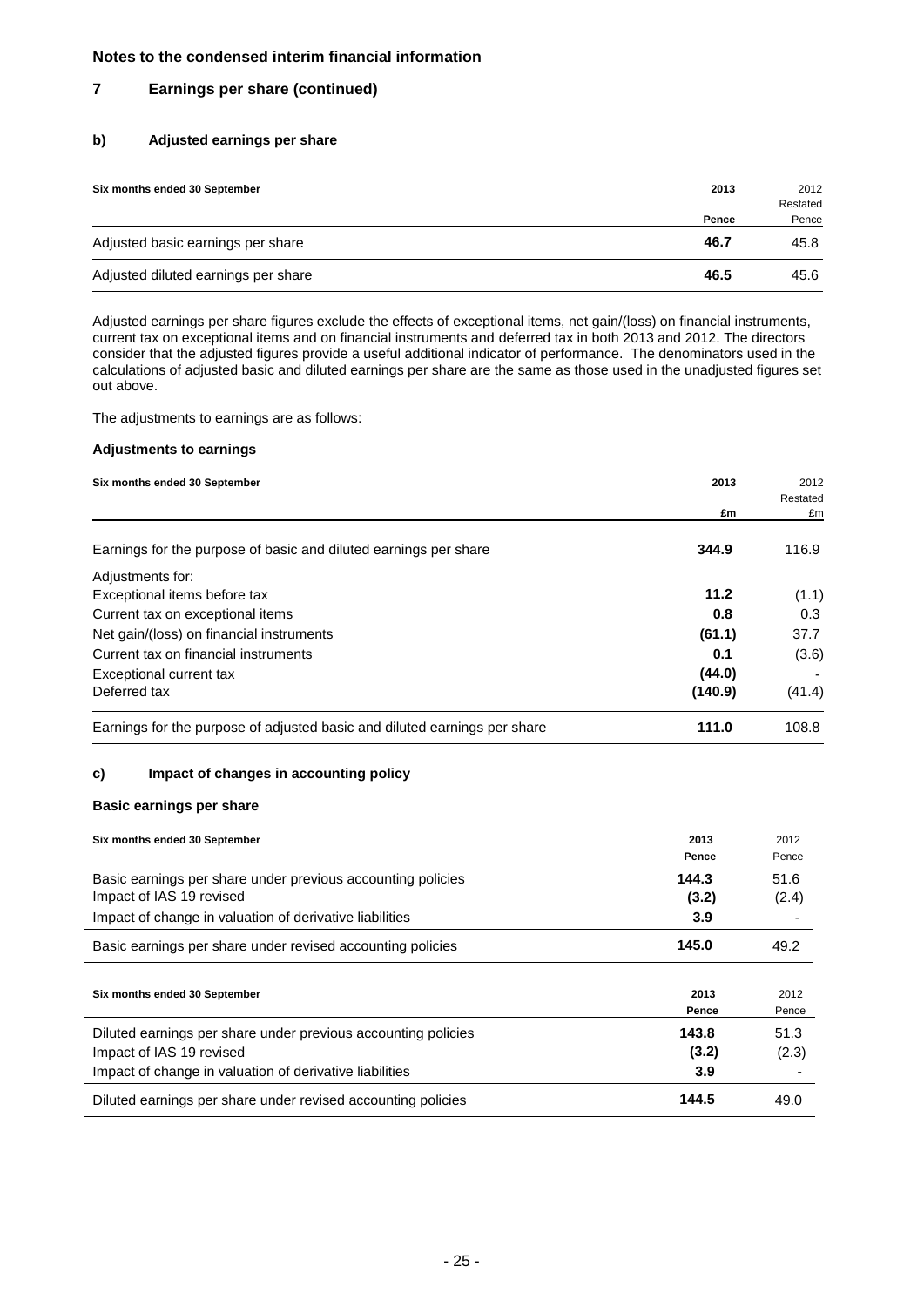### **8 Borrowings**

|                                  | 30 September<br>2013<br>£m | 31 March<br>2013<br>£m |
|----------------------------------|----------------------------|------------------------|
| <b>Bank overdrafts</b>           | 0.1                        | 0.4                    |
| Bank loans                       | 594.3                      | 758.7                  |
| Other loans                      | 3,830.3                    | 3,840.9                |
| Obligations under finance leases | 203.7                      | 201.6                  |
| <b>Borrowings</b>                | 4,628.4                    | 4,801.6                |

|                                                                | 30 September | 31 March |
|----------------------------------------------------------------|--------------|----------|
|                                                                | 2013         | 2013     |
|                                                                | £m           | £m       |
| The borrowings are repayable as follows:                       |              |          |
| On demand or within one year - included in current liabilities | 45.4         | 170.3    |
| In the second year                                             | 266.9        | 229.6    |
| In the third to fifth years                                    | 1,306.6      | 1,404.7  |
| After five years                                               | 3,009.5      | 2,997.0  |
| Included in non-current liabilities                            | 4,583.0      | 4,631.3  |
|                                                                | 4,628.4      | 4,801.6  |

#### **9 Retirement benefit schemes**

The group operates two defined benefit schemes being the Severn Trent Pension Scheme and the Severn Trent Mirror Image Scheme. The group also has an unfunded obligation to provide benefits to certain former employees whose earnings were in excess of the pensions cap that operated when the benefits were accrued.

The retirement benefit obligation as at 30 September 2013 has been calculated on a year to date basis, using the actuarial valuation update as at 31 March 2013. There have not been any significant fluctuations or one time events since that date that would require adjustment to the actuarial assumptions made at 31 March 2013. However, the market based assumptions have been updated for conditions prevailing at the balance sheet date as follows:

| 30 September                                | 31 March     |
|---------------------------------------------|--------------|
| 2013                                        | 2013         |
| 4.5%<br>Discount rate<br><b>RPI</b><br>3.2% | 4.4%<br>3.2% |

The defined benefit assets have been updated to reflect their market value as at 30 September 2013. Actuarial gains and losses on the scheme assets and defined benefit obligations have been reported in the statement of comprehensive income.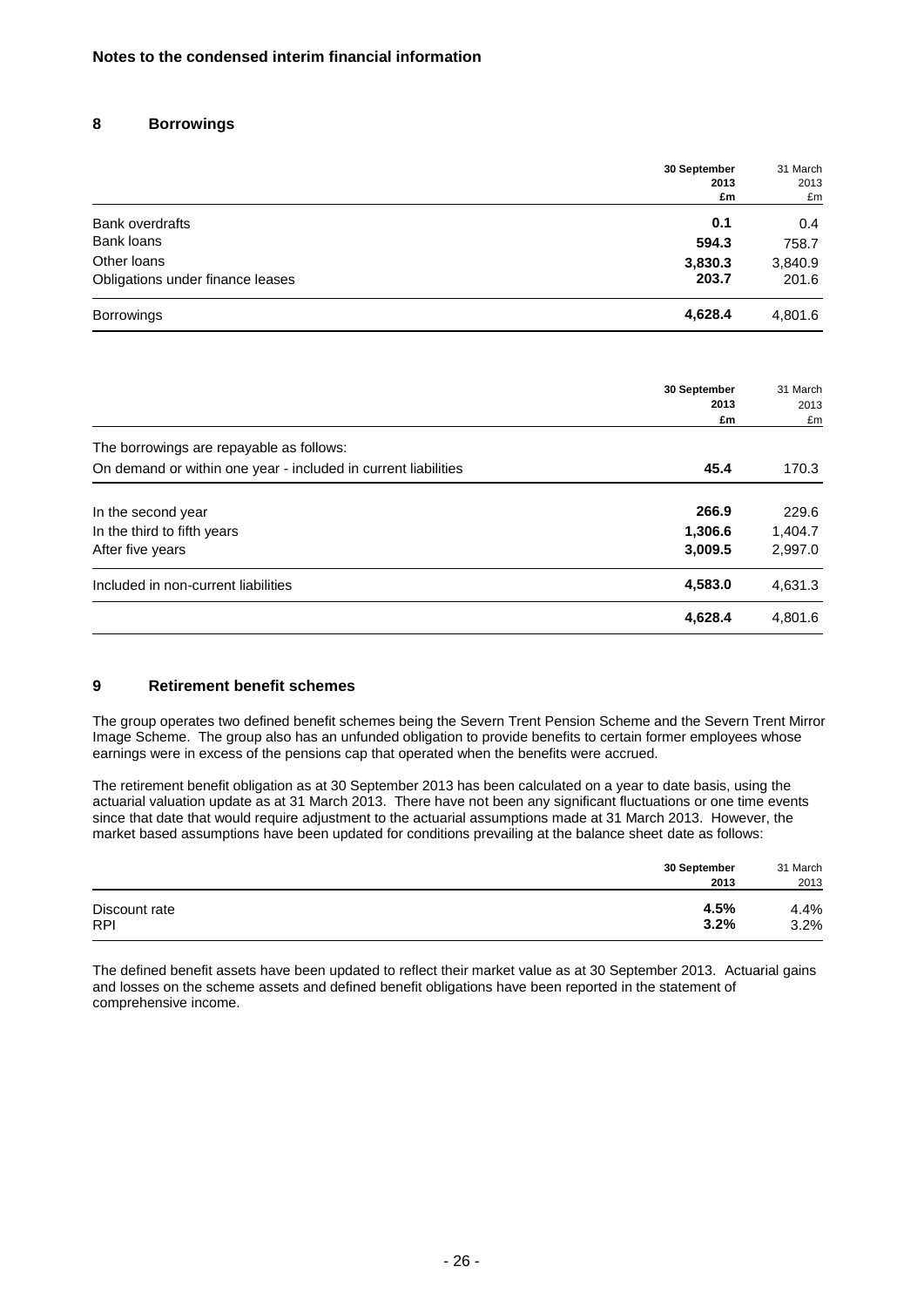### **9 Retirement benefit schemes (continued)**

Service cost is recognised in operating costs and interest cost is recognised in net finance costs. Amounts recognised in the income statement in respect of these defined benefit schemes are as follows:

| Six months ended 30 September                | 2013           | 2012<br>Restated |
|----------------------------------------------|----------------|------------------|
|                                              | £m             | £m               |
| Current service cost                         | (11.3)         | (11.5)           |
| Past service cost                            | $\blacksquare$ | (0.3)            |
| Administration cost                          | (1.6)          | (1.3)            |
| Net interest cost                            | (8.3)          | (8.5)            |
| Total amount charged to the income statement | (21.2)         | (21.6)           |

The amount included in the balance sheet arising from the group's obligations under defined benefit schemes were as follows:

| 30 September                                                                   | 31 March  |  |
|--------------------------------------------------------------------------------|-----------|--|
| 2013                                                                           | 2013      |  |
| £m                                                                             | £m        |  |
| Total fair value of assets<br>1.719.1                                          | 1,724.3   |  |
| (2,080.2)<br>Present value of the defined benefit obligations - funded schemes | (2,098.7) |  |
| (9.1)<br>Present value of the defined benefit obligations - unfunded schemes   | (9.3)     |  |
| Liability recognised in the balance sheet<br>(370.2)                           | (383.7)   |  |

Movements in the liability recognised in the balance sheet were as follows:

|                                                                        | 2013    | 2012     |
|------------------------------------------------------------------------|---------|----------|
|                                                                        |         | Restated |
|                                                                        | £m      | £m       |
| At 1 April                                                             | (383.7) | (345.8)  |
| Current service cost                                                   | (11.3)  | (11.5)   |
| Past service cost                                                      |         | (0.3)    |
| Administration cost                                                    | (1.6)   | (1.3)    |
| Net interest cost                                                      | (8.3)   | (8.5)    |
| Contributions from the sponsoring companies                            | 13.2    | 13.5     |
| Net actuarial gain recognised in the statement of comprehensive income | 21.5    | 33.4     |
| At 30 September                                                        | (370.2) | (320.5)  |

### **10 Share capital**

At 30 September 2013 the issued and fully paid share capital was 238.9million shares of 97 $^{17}/_{19}$ p amounting to £233.9 million (31 March 2013: 238.3 million shares of  $97^{17}/_{19}$ p amounting to £233.3 million).

During the period the company issued 554,070 shares (2012: 717,207 shares) as a result of the exercise of employee share options.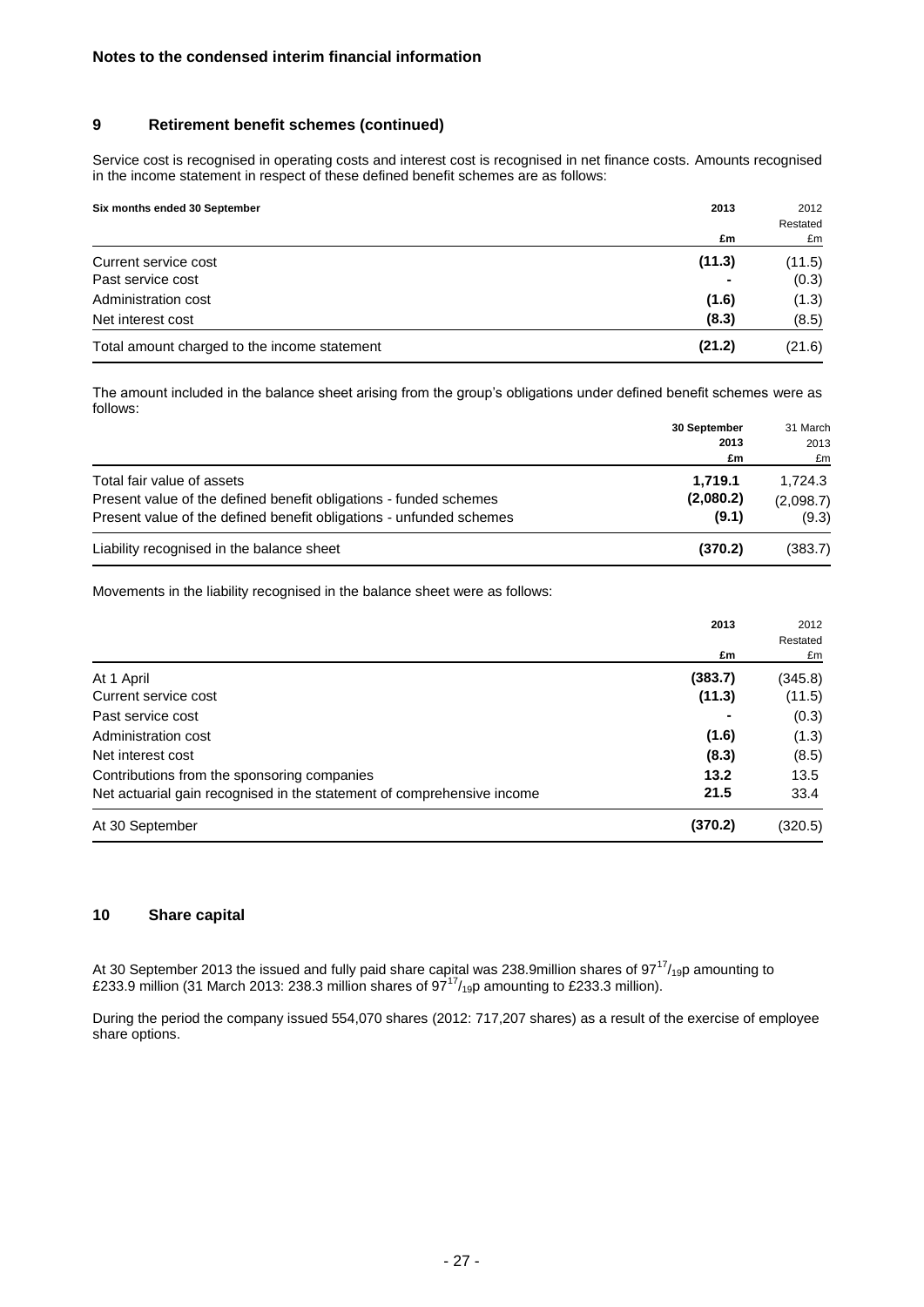### **11 Cash flow**

#### **a) Reconciliation of operating profit to operating cash flows**

| Six months ended 30 September                          | 2013<br>£m     | 2012<br>£m      |
|--------------------------------------------------------|----------------|-----------------|
| Profit before interest and tax                         | 255.7          | 267.0           |
| Depreciation of property, plant and equipment          | 136.1          | 133.9           |
| Amortisation of intangible assets                      | 15.6           | 15.4            |
| Pension service cost                                   | 11.3           | 11.8            |
| Defined benefit pension scheme administration costs    | 1.6            | 1.3             |
| Pension contributions                                  | (13.2)         | (13.5)          |
| Share based payments charge                            | 2.8            | 2.9             |
| (Profit)/loss on sale of property, plant and equipment | (6.8)          | (0.3)           |
| Profit on sale of business                             |                | (1.1)           |
| Deferred income movement                               | (4.8)          | (4.8)           |
| Provisions for liabilities and charges                 | 4.0            | 2.6             |
| Utilisation of provisions for liabilities and charges  | (5.1)          | (8.4)           |
| Decrease in working capital                            | 34.8           | 44.5            |
| Cash generated from operations<br>Tax paid             | 432.0<br>(1.1) | 451.3<br>(18.5) |
| Net cash generated from operating activities           | 430.9          | 432.8           |

#### **b) Non-cash transactions**

No additions to property, plant and equipment during the six months to September 2013 were financed by new finance leases (2012: nil).

#### **c) Exceptional cash flows**

The following cash flows arose from items classified as exceptional in the income statement:

| Six months ended 30 September                    | 2013<br>£m | 2012<br>£m |
|--------------------------------------------------|------------|------------|
| Restructuring costs                              | (1.7)      | (4.0)      |
| Professional fees relating to LongRiver proposal | (18.6)     |            |
| Proceeds on disposal of fixed assets             | 8.1        |            |
| Settlement of commercial disputes                | (2.0)      |            |
| Proceeds on sale of business                     | 2.0        |            |
|                                                  | (14.2)     | (2.0)      |

### **d) Reconciliation of movements in net debt**

|                                                     | As at<br>1 April<br>2013<br>£m | Cash<br>flow<br>£m | Fair value<br>adjustments<br>£m | RPI uplift<br>on index<br>linked debt<br>£m | Foreign<br>exchange<br>£m | Other<br>non-cash<br>movements<br>£m | As at 30<br>September<br>2013<br>£m |
|-----------------------------------------------------|--------------------------------|--------------------|---------------------------------|---------------------------------------------|---------------------------|--------------------------------------|-------------------------------------|
| Cash and cash equivalents<br><b>Bank overdrafts</b> | 403.6<br>(0.4)                 | (124.0)<br>0.3     | $\overline{\phantom{0}}$        | ٠                                           | (1.3)                     | ٠<br>٠                               | 278.3<br>(0.1)                      |
| Net cash and cash equivalents<br>Bank loans         | 403.2<br>(758.7)               | (123.7)<br>169.3   | $\overline{\phantom{0}}$        | (4.9)                                       | (1.3)                     | ۰                                    | 278.2<br>(594.3)                    |
| Other loans                                         | (3,840.9)                      | ۰.                 | 13.5                            | (13.9)                                      | 12.2                      | (1.2)                                | (3,830.3)                           |
| Finance leases                                      | (201.6)                        | ٠                  |                                 |                                             | ۰                         | (2.1)                                | (203.7)                             |
| Cross currency swaps hedging debt                   | 100.7                          | ۰.                 | (25.4)                          |                                             | ۰                         | 15.6                                 | 90.9                                |
| Net debt                                            | (4, 297.3)                     | 45.6               | (11.9)                          | (18.8)                                      | 10.9                      | 12.3                                 | (4,259.2)                           |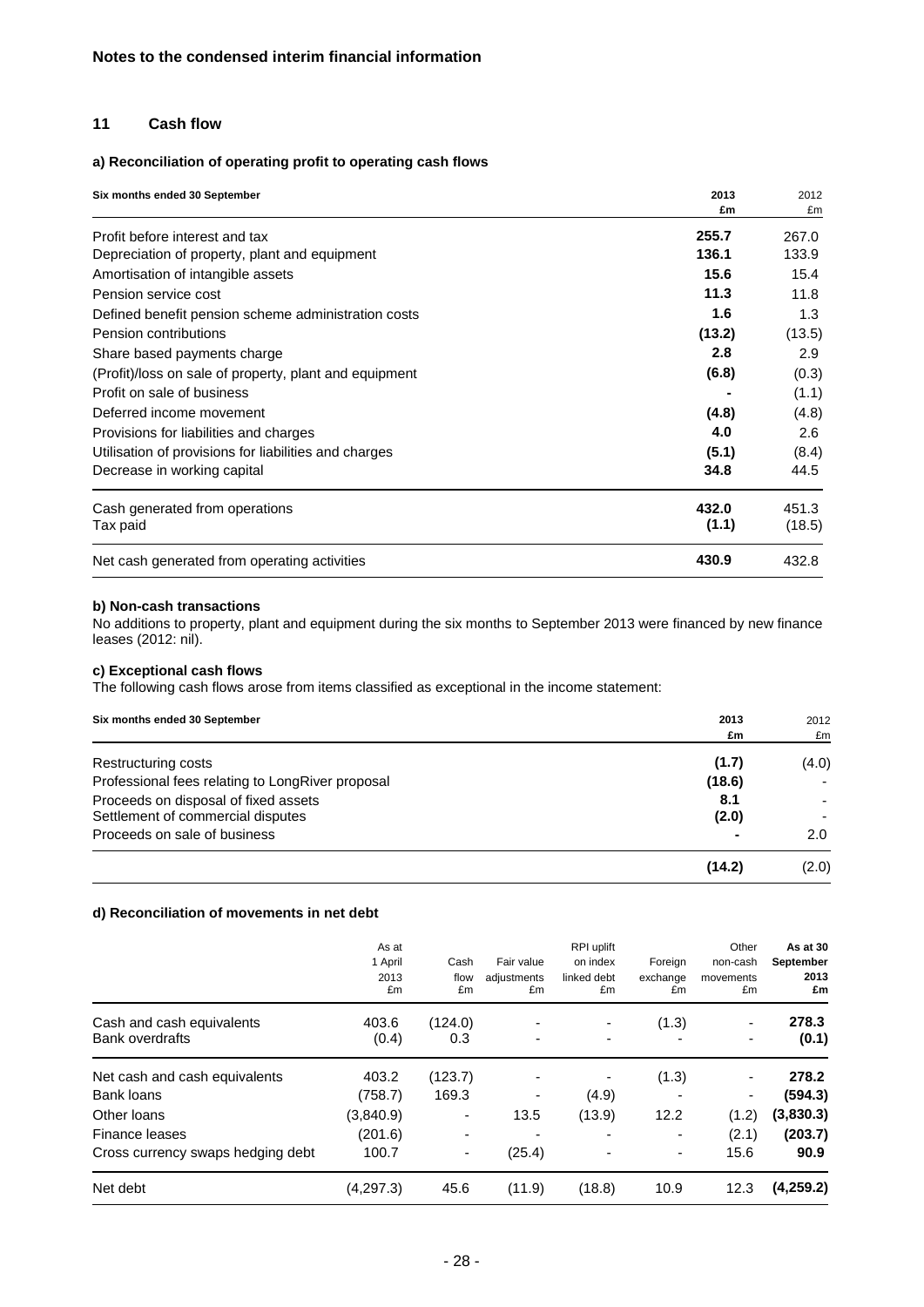### **12 Post balance sheet events**

There were no significant post balance sheet events.

### **13 Contingent liabilities**

Details of the group's contingent liabilities were disclosed in the financial statements for the year ended 31 March 2013 which were approved on 29 May 2013. There have been no significant developments relating to the contingent liabilities disclosed in those financial statements.

### **14 Related party transactions**

There have been no related party transactions that materially affected the financial position of performance of the group during the period.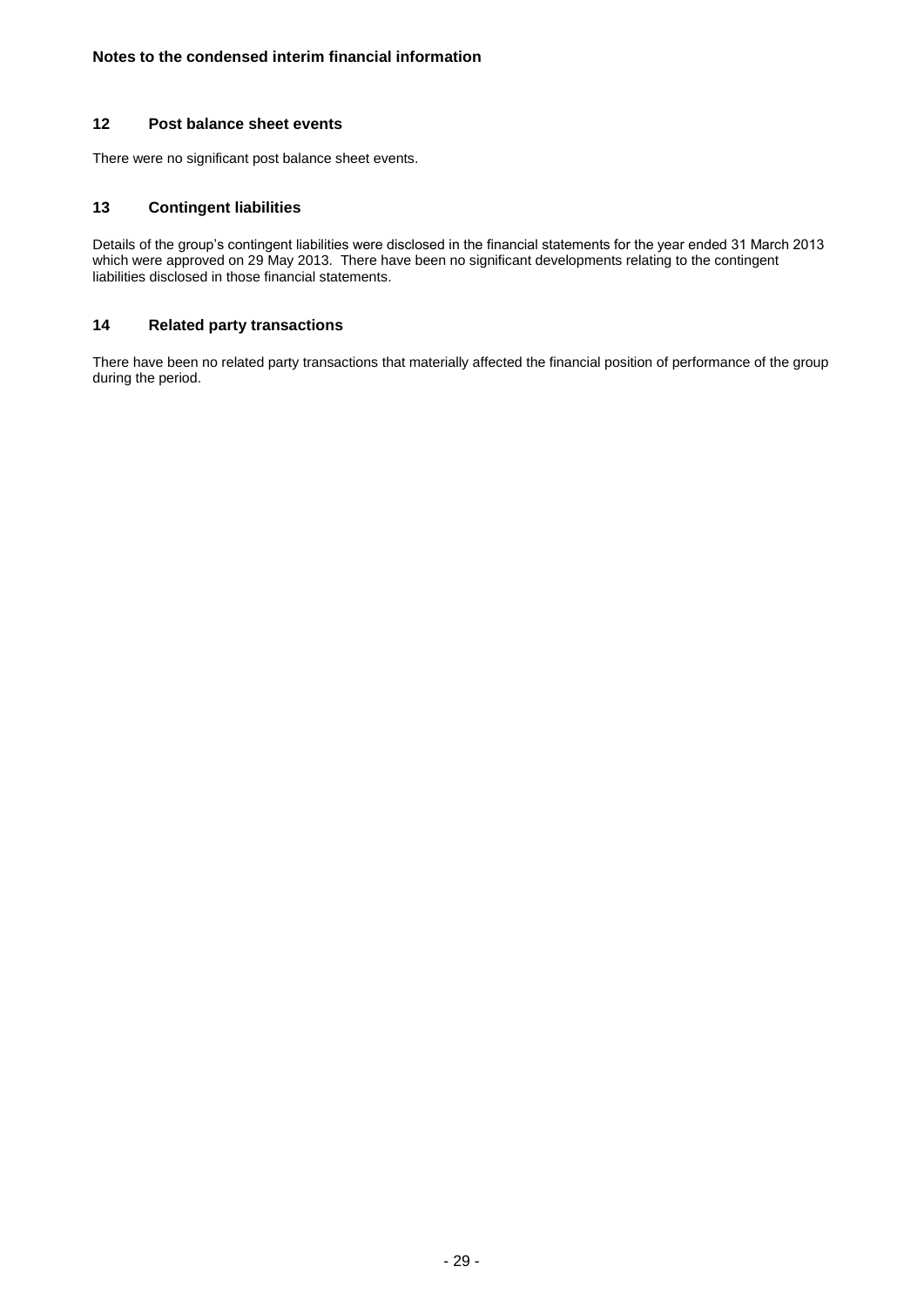#### **Responsibility statement**

We confirm to the best of our knowledge:

- (a) the condensed set of financial statements has been prepared in accordance with IAS 34 "Interim Financial Reporting"; and
- (b) the interim management report includes a fair review of the information required by Disclosure and Transparency Rules 4.2.7R and 4.2.8R of the United Kingdom Financial Services Authority.

Signed on behalf of the Board who approved the half yearly financial report on 25 November 2013.

Andrew Duff Michael McKeon Chairman Finance Director

Further copies of this half yearly financial report may be obtained from the Company Secretary, Severn Trent Plc, Severn Trent Centre, PO Box 5309, Coventry, CV3 9FH.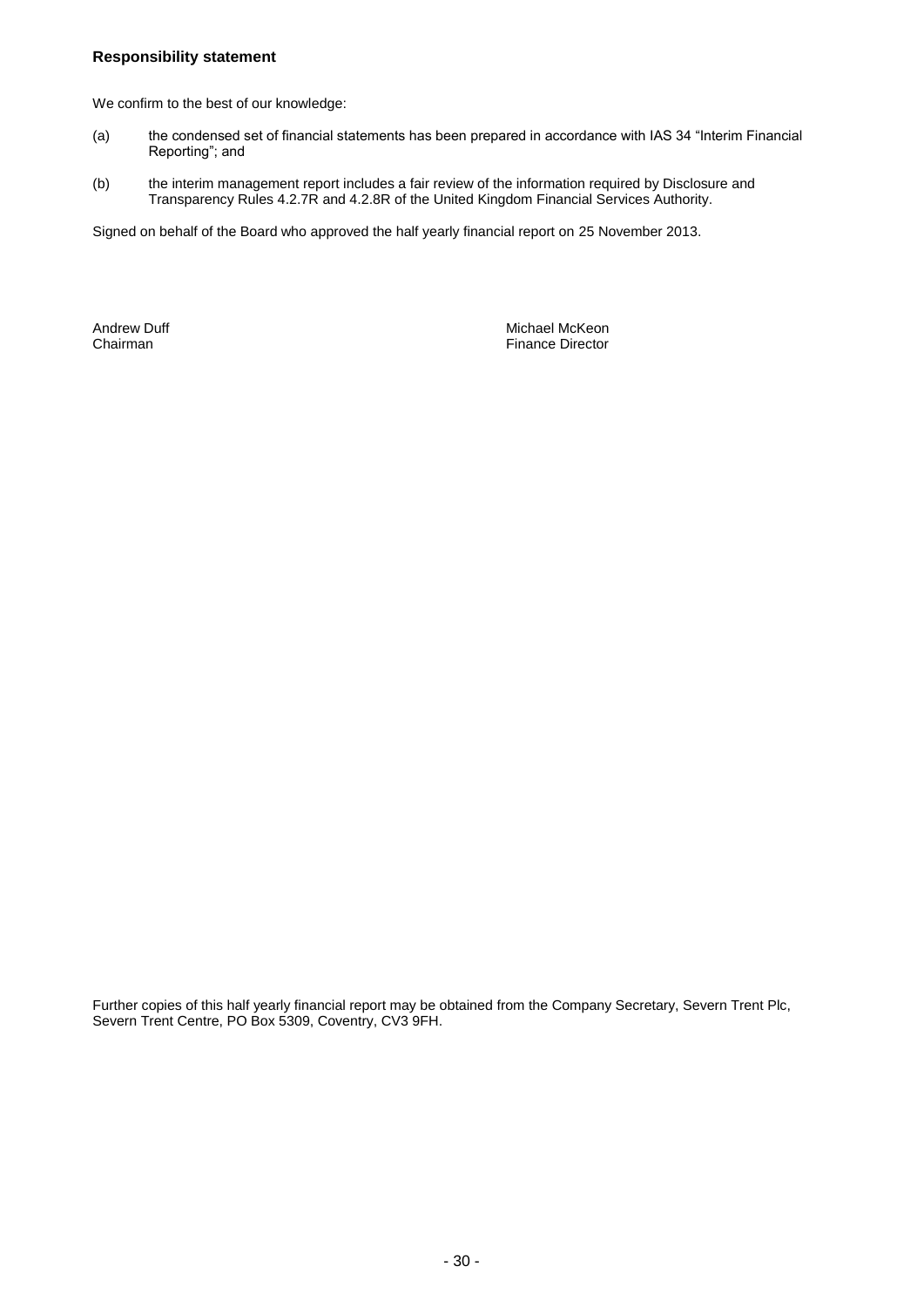### **INDEPENDENT REVIEW REPORT TO SEVERN TRENT PLC**

We have been engaged by the company to review the condensed set of financial statements in the half-yearly financial report for the six months ended 30 September 2013 which comprises the condensed consolidated income statement, the condensed consolidated statement of comprehensive income, the condensed consolidated statement of changes in equity, the condensed consolidated balance sheet, the condensed consolidated cash flow statement and related notes 1 to 14. We have read the other information contained in the half-yearly financial report and considered whether it contains any apparent misstatements or material inconsistencies with the information in the condensed set of financial statements.

This report is made solely to the company in accordance with International Standard on Review Engagements (UK and Ireland) 2410 "Review of Interim Financial Information Performed by the Independent Auditor of the Entity" issued by the Auditing Practices Board. Our work has been undertaken so that we might state to the company those matters we are required to state to them in an independent review report and for no other purpose. To the fullest extent permitted by law, we do not accept or assume responsibility to anyone other than the company, for our review work, for this report, or for the conclusions we have formed.

#### **Directors' responsibilities**

The half-yearly financial report is the responsibility of, and has been approved by, the directors. The directors are responsible for preparing the half-yearly financial report in accordance with the Disclosure and Transparency Rules of the United Kingdom's Financial Conduct Authority.

As disclosed in note 1, the annual financial statements of the group are prepared in accordance with IFRSs as adopted by the European Union. The condensed set of financial statements included in this half-yearly financial report has been prepared in accordance with International Accounting Standard 34, "Interim Financial Reporting," as adopted by the European Union.

#### **Our responsibility**

Our responsibility is to express to the company a conclusion on the condensed set of financial statements in the halfyearly financial report based on our review.

#### **Scope of Review**

We conducted our review in accordance with International Standard on Review Engagements (UK and Ireland) 2410, "Review of Interim Financial Information Performed by the Independent Auditor of the Entity" issued by the Auditing Practices Board for use in the United Kingdom. A review of interim financial information consists of making inquiries, primarily of persons responsible for financial and accounting matters, and applying analytical and other review procedures. A review is substantially less in scope than an audit conducted in accordance with International Standards on Auditing (UK and Ireland) and consequently does not enable us to obtain assurance that we would become aware of all significant matters that might be identified in an audit. Accordingly, we do not express an audit opinion.

#### **Conclusion**

Based on our review, nothing has come to our attention that causes us to believe that the condensed set of financial statements in the half-yearly financial report for the six months ended 30 September 2013 is not prepared, in all material respects, in accordance with International Accounting Standard 34 as adopted by the European Union and the Disclosure and Transparency Rules of the United Kingdom's Financial Conduct Authority.

**Deloitte LLP** Chartered Accountants and Statutory Auditor London, UK 25 November 2013